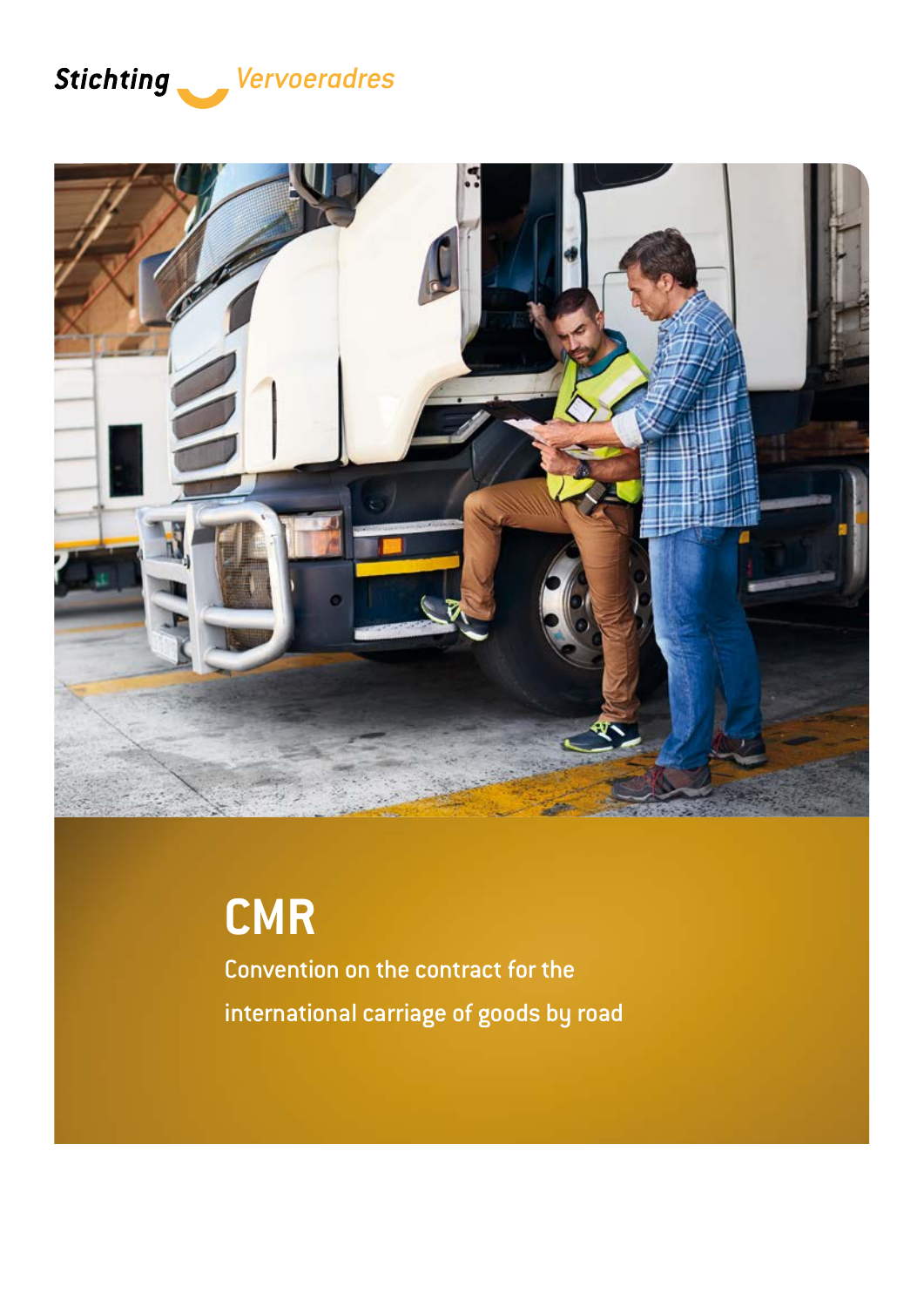**In Stichting vervoeradres, established in 1946, the following bodies work together: evofenedex**, Shippers Association for companies in trade and manufacturing **CBRB,** Dutch Central Office for Rhine and Inland Navigation **Koninklijke BLN-Schuttevaer,** Dutch Association for Inland Navigation **Transport en Logistiek Nederland**, Dutch Association for Transport and Logistics **Goederenvervoer Nederland** *(Goods Transport, the Netherlands)*

The Convention on the contract for the international carriage of goods by road have been deposited at the Griffie (the secretariat) of the Arrondissementsrechtbank (regional court of justice) at Amsterdam and Rotterdam, The Netherlands.

#### **© 2017, Stichting vervoeradres**

No part of this publication may be reproduced, stored in a retrieval system or transmitted in any form or by any means, electronic, mechanical, photocopying, recording, or otherwise, without the prior written permission of the Publishers.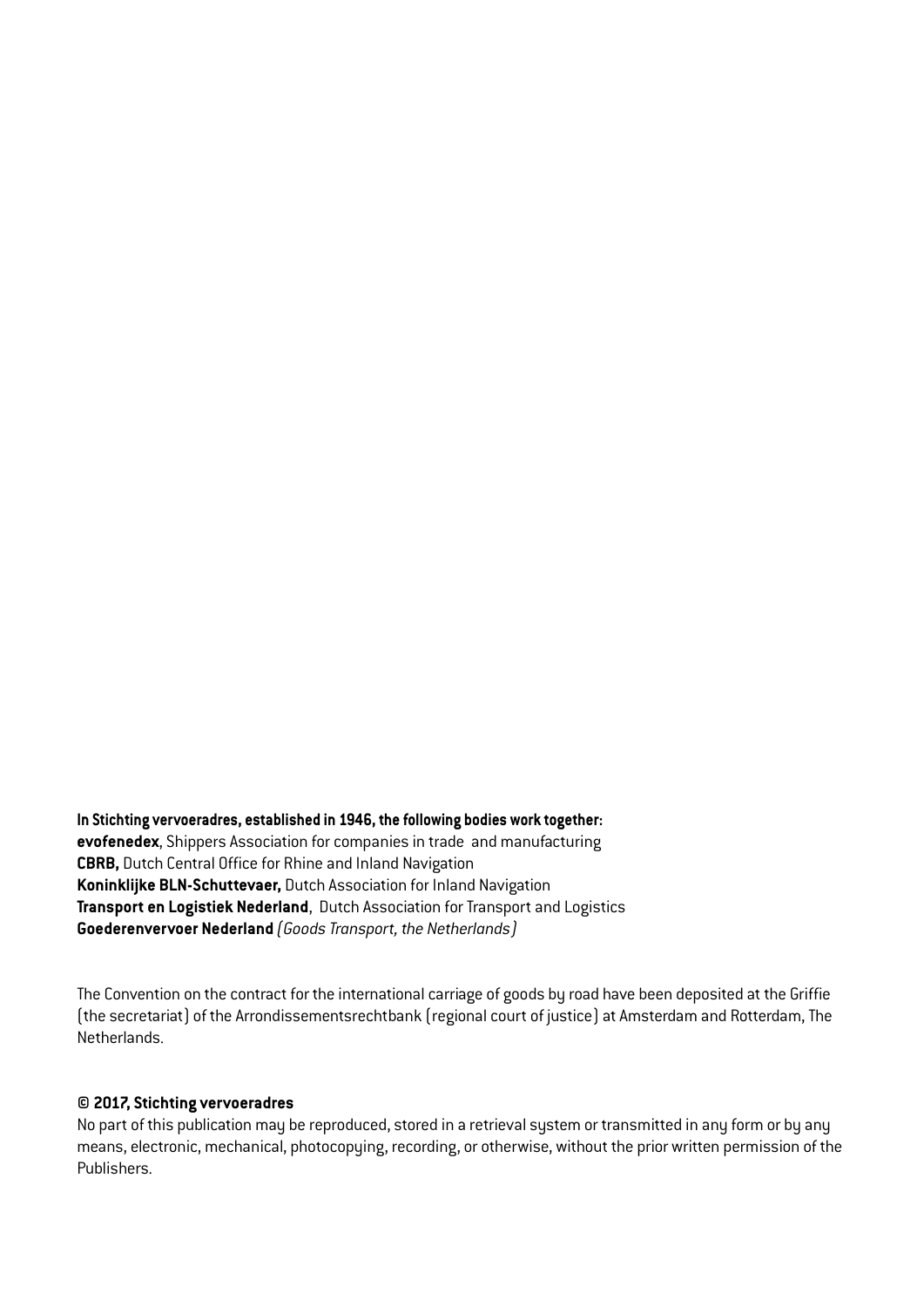| <b>Chapter I</b>                                                             |    |
|------------------------------------------------------------------------------|----|
| Scope of application, art. 1 and 2                                           | 3  |
| <b>Chapter II</b>                                                            |    |
| Persons for whom the carrier is responsible, art. 3                          | 4  |
| <b>Chapter III</b>                                                           |    |
| Conclusion and performance of the contract of carriage, art. 4-16            | 5  |
| <b>Chapter IV</b>                                                            |    |
| Liability of the carrier, art. 17-29                                         | 10 |
| <b>Chapter V</b>                                                             |    |
| Claims and actions, art. 30-33                                               | 14 |
| <b>Chapter VI</b>                                                            |    |
| Provisions relating to carriage performed by successive carriers, art. 34-40 | 16 |
| <b>Chapter VII</b>                                                           |    |
| Nullity of stipulations contrary to the convention, art. 41                  | 18 |
| <b>Chapter VIII</b>                                                          |    |
| Final provisions, art. 42-51                                                 | 19 |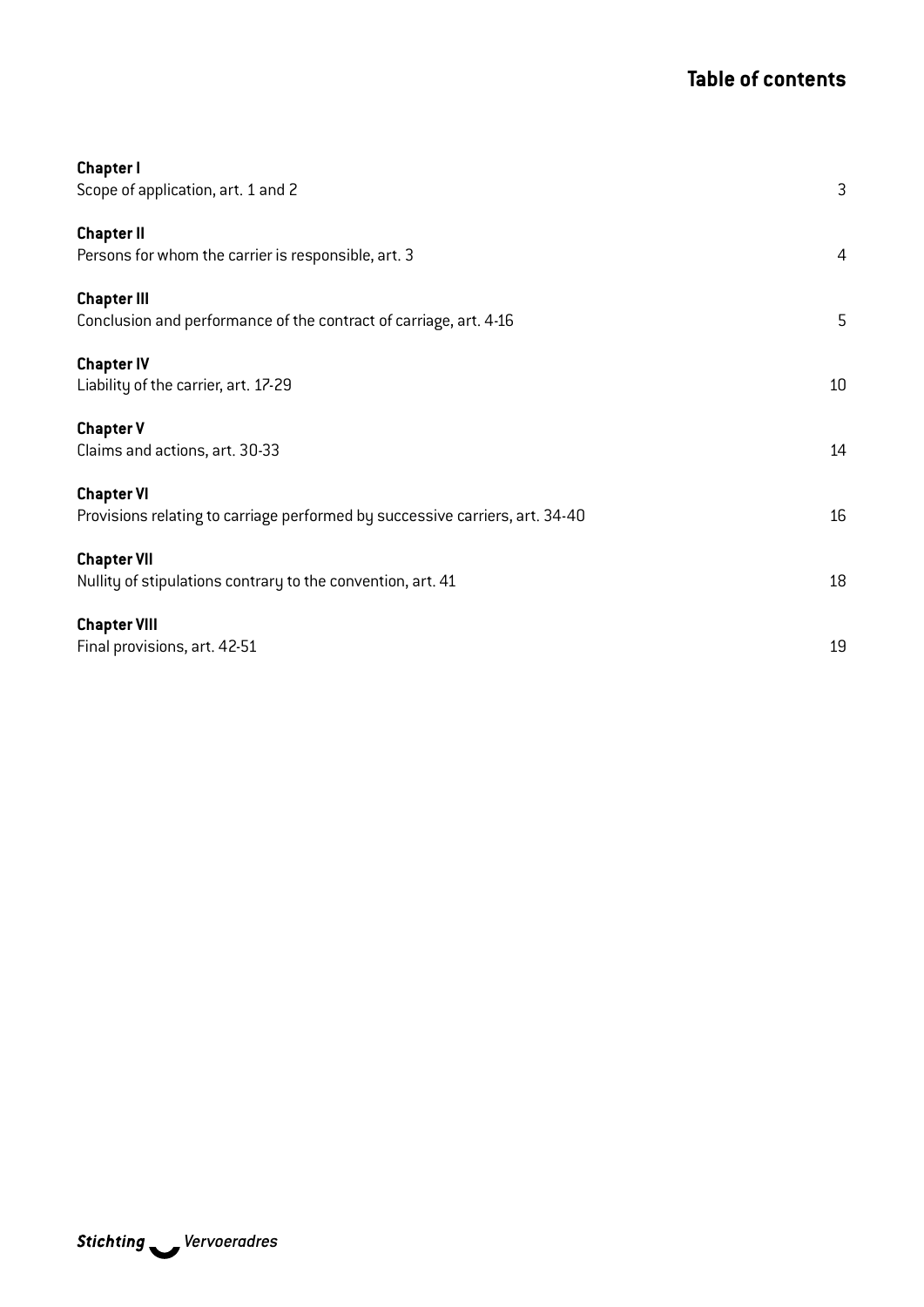#### **Convention on the contract for the international carriage of goods by road (CMR)**

#### **Preamble**

The contracting parties, having recognized the desirability of standardizing the conditions governing the contract for the international carriage of goods by road, particularly with respect to the documents used for such carriage and to the carrier's liability, have agreed as follows:

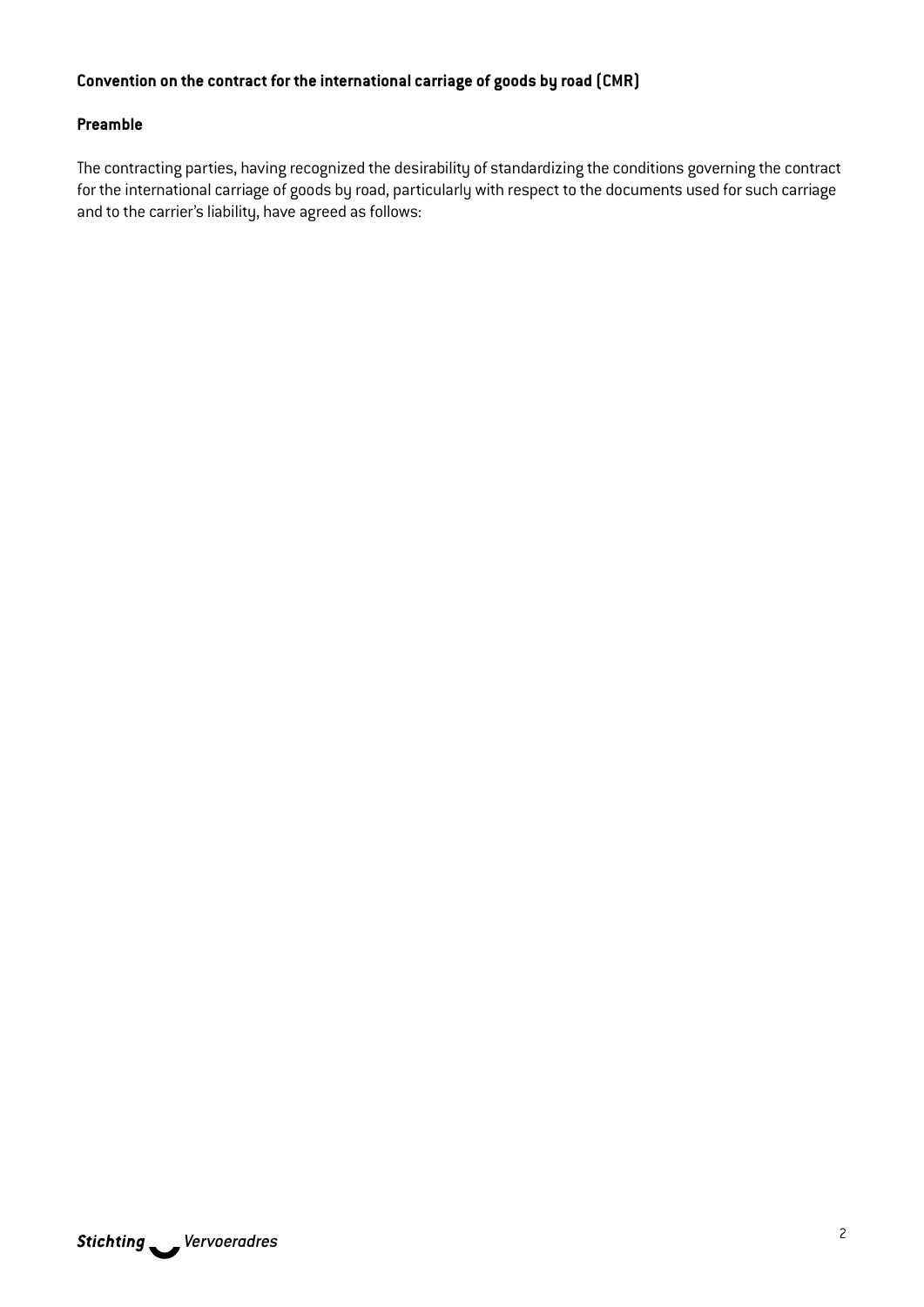- <span id="page-4-0"></span>1. This Convention shall apply to every contract for the carriage of goods by road in vehicles for reward, when the place of taking over of the goods and the place designated for delivery, as specified in the contract, are situated in two different countries, of which at least one is a Contracting country, irrespective of the place of residence and the nationality of the parties.
- 2. For the purposes of this Convention, "vehicles" means motor vehicles, articulated vehicles, trailers and semitrailers as defined in article 4 of the Conventions on Road Traffic dated 19th September 1949.
- 3. This Convention shall apply also where carriage coming within its scope is carried out by States or by governmental institutions or organizations.
- 4. This Convention shall not apply:
	- a) to carriage performed under the terms of any international postal convention;
	- b) to funeral consignments;
	- c) to furniture removal.
- 5. The Contracting Parties agree not to vary any of the provisions of this Convention by special agreements between two or more of them, except to make it inapplicable to their frontier traffic or to authorise the use in transport operations entirely confined to their territory of consignment notes representing a title to the goods.

- 1. Where the vehicle containing the goods is carried over part of the journey by sea, rail, inland waterways or air, and, except where the provisions of article 14 are applicable, the goods are not unloaded from the vehicle, this Convention shall nevertheless apply to the whole of the carriage. Provided that to the extent that it is proved that any loss, damage or delay in delivery of the goods which occurs during the carriage by the other means of transport was not caused by an act or omission of the carrier by road, but by some event which could only have occurred in the course of and by reason of the carriage by that other means of transport, the liability of the carrier by road shall be determined not by this Convention but in the manner in which the liability of the carrier by the other means of transport would have been determined if a contract for the carriage of the goods alone had been made by the sender with the carrier by the other means of transport in accordance with the conditions prescribed by law for the carriage of goods by that means of transport. If, however, there are no such prescribed conditions, the liability of the carrier by road shall be determined by this Convention.
- 2. If the carrier by road is also himself the carrier by the other means of transport, his liability shall also be determined in accordance with the provisions of paragraph 1 of this article, but as if, in his capacities as carrier by road and as carrier by the other means of transport, he were two separate persons.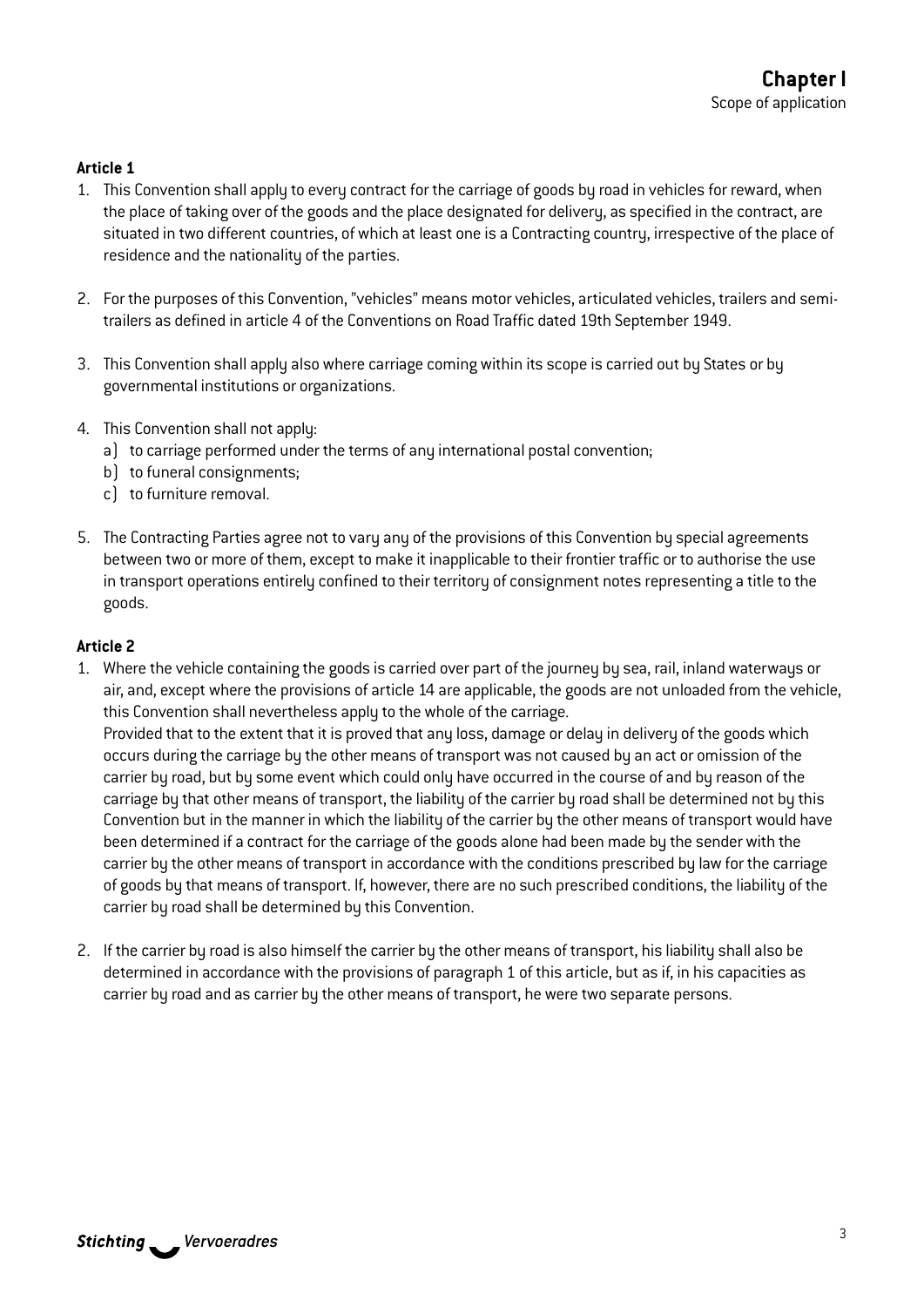<span id="page-5-0"></span>For the purposes of this Convention the carrier shall be responsible for the acts and omissions of his agents and servants and of any other persons of whose services he makes use for the performance of the carriage, when such agents, servants or other persons are acting within the scope of their employment, as if such acts or omissions were his own.

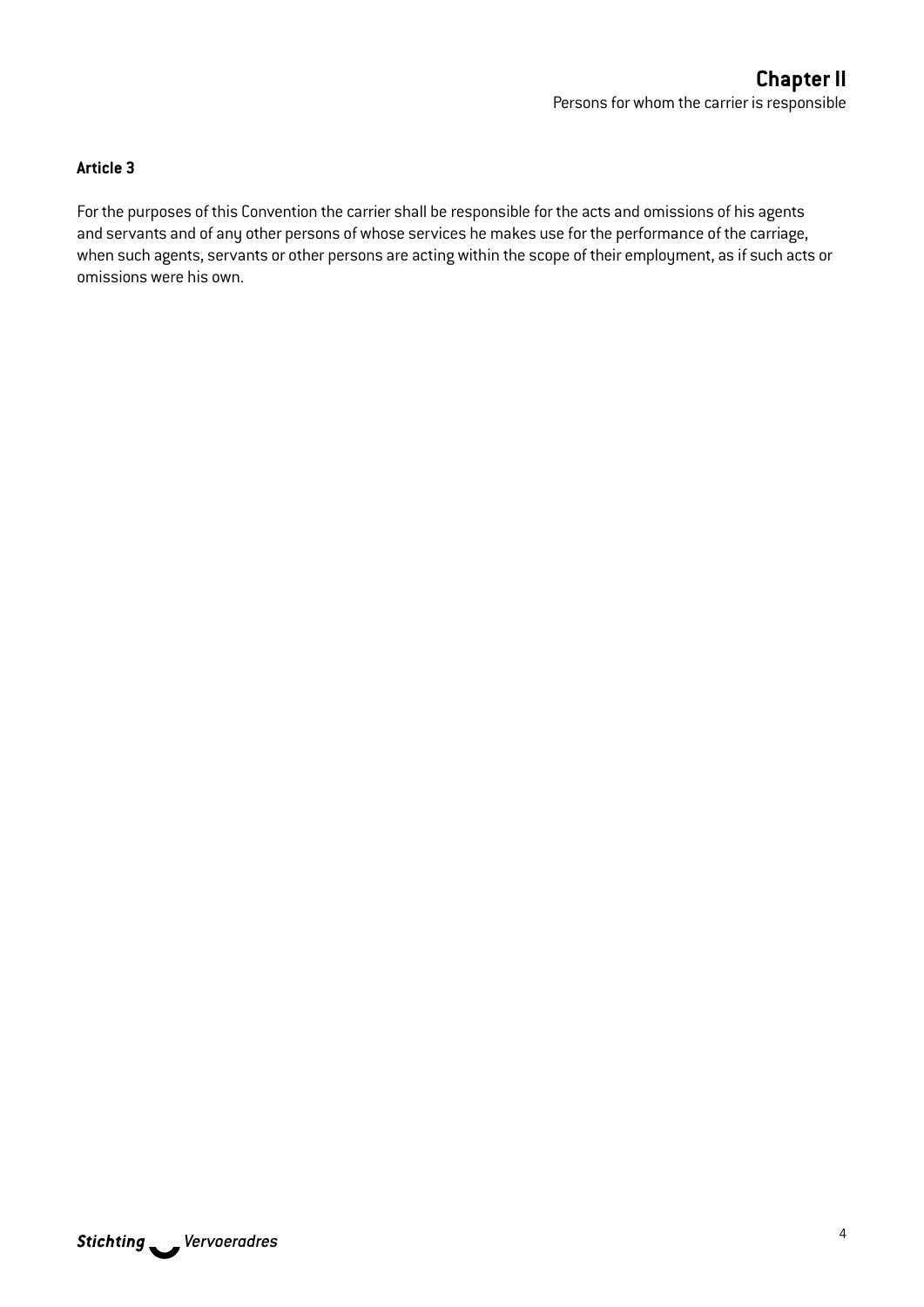<span id="page-6-0"></span>The contract of carriage shall be confirmed by the making out of a consignment note. The absence, irregularity or loss of the consignment note shall not affect the existence or the validity of the contract of carriage which shall remain subject to the provisions of this Convention.

#### **Article 5**

- 1. The consignment note shall be made out in three original copies signed by the sender and by the carrier. These signatures may be printed or replaced by the stamps of the sender and the carrier if the law of the country in which the consignment note has been made out so permits. The first copy shall be handed to the sender, the second shall accompany the goods and the third shall be retained by the carrier.
- 2. When the goods which are to be carried have to be loaded in different vehicles, or are of different kinds or are divided into different lots, the sender or the carrier shall have the right to require a separate consignment note to be made out for each vehicle used, or for each kind or lot of goods.

- 1. The consignment note shall contain the following particulars:
	- a) the date of the consignment note and the place at which it is made out;
	- b) the name and address of the sender;
	- c) the name and address of the carrier;
	- d) the place and the date of taking over of the goods and the place designated for delivery;
	- e) the name and address of the consignee;
	- f) the description in common use of the nature of the goods and the method of packing, and, in the case of dangerous goods, their generally recognised description;
	- g) the number of packages and their special marks and numbers;
	- h) the gross weight of the goods or their quantity otherwise expressed;
	- i) charges relating to the carriage (carriage charges, supplementary charges, customs duties and other charges incurred from the making of the contract to the time of delivery);
	- j) the requisite instructions for Customs and other formalities;
	- k) a statement that the carriage is subject, notwithstanding any clause to the contrary, to the provisions of this Convention.
- 2. Where applicable, the consignment note shall also contain the following particulars:
	- a) a statement that transhipment is not allowed;
	- b) the charges which the sender undertakes to pay;
	- c) the amount of "cash on delivery" charges;
	- d) a declaration of the value of the goods and the amount representing special interest in delivery;
	- e) the sender's instructions to the carrier regarding insurance of the goods;
	- f) the agreed time-limit within which the carriage is to be carried out;
	- g) a list of the documents handed to the carrier.
- 3. The parties may enter in the consignment note any other particulars which they may deem useful.

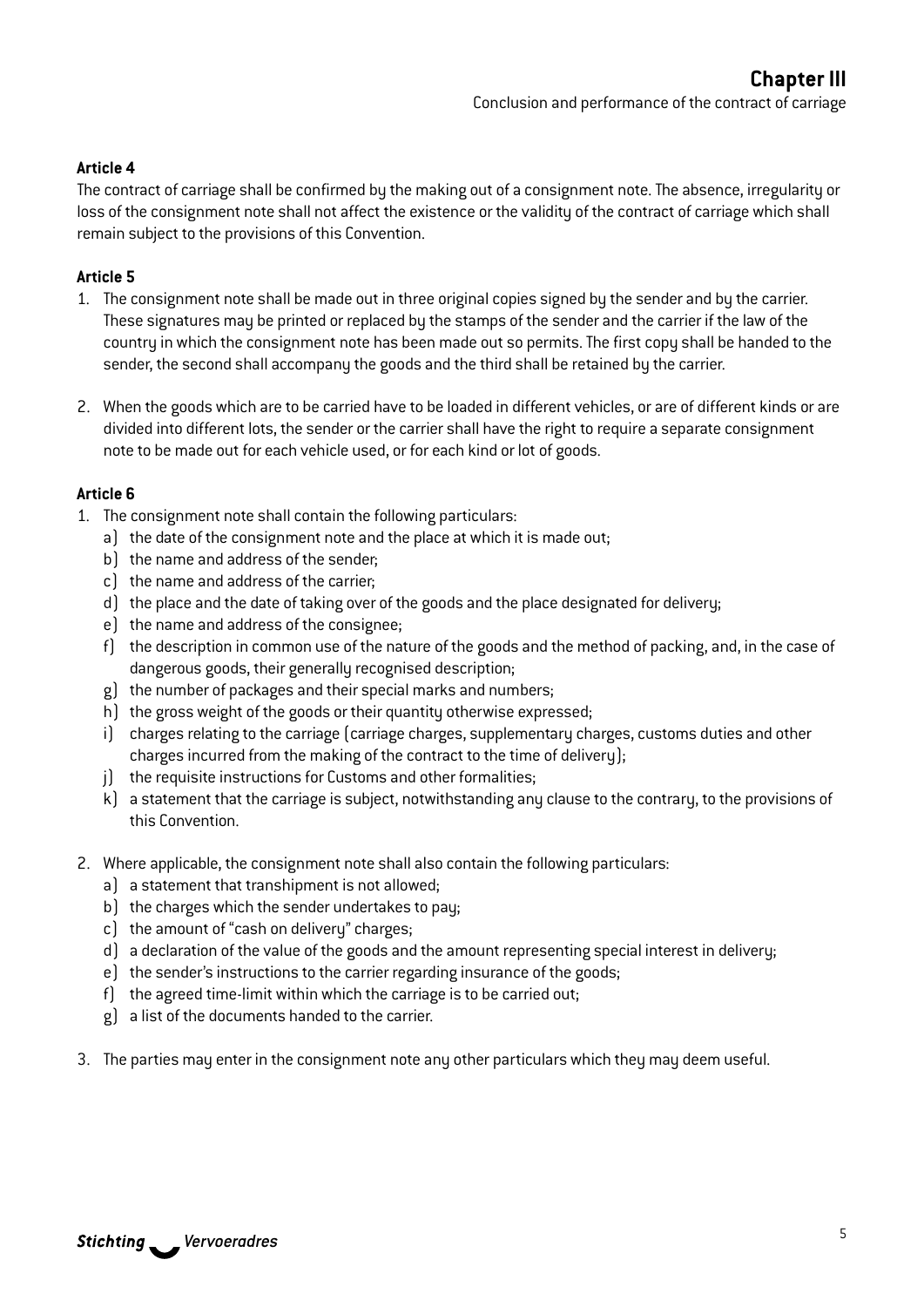- 1. The sender shall be responsible for all expences, loss and damage sustained by the carrier by reason of the inaccuracy or inadequacy of:
	- a) the particulars specified in article 6, paragraph 1,  $[b]$ ,  $[d]$ ,  $[e]$ ,  $[f]$ ,  $[g]$ ,  $[h]$  and  $[j]$ ;
	- b) the particulars specified in article 6, paragraph 2;
	- c) any other particulars or instructions given by him to enable the consignment note to be made out or for the purpose of their being entered therein.
- 2. If, at the request of the sender, the carrier enters in the consignment note the particulars referred to in paragraph 1 of this article, he shall be deemed, unless the contrary is proved, to have done so on behalf of the sender.
- 3. If the consigment note does not contain the statement specified in article 6, paragraph 1 (k), the carrier shall be liable for all expences, loss and damage sustained through such omission by the person entitled to dispose of the goods.

#### **Article 8**

- 1. On taking over the goods, the carrier shall check:
	- a) the accuracy of the statements in the consignment note as to the number of packages and their marks and numbers, and
	- b) the apparent condition of the goods and their packaging.
- 2. Where the carrier has no reasonable means of checking the accuracy of the statements referred to in paragraph 1 (a) of this article, he shall enter his reservations in the consignment note together with the grounds on which they are based. He shall likewise specify the grounds for any reservations which he makes with regard to the apparent condition of the goods and their packaging. Such reservations shall not bind the sender unless he has expressly agreed to be bound by them in the consignment note.
- 3. The sender shall be entitled to require the carrier to check the gross weight of the goods or their quantity otherwise expressed. He may also require the contents of the packages to be checked. The carrier shall be entitled to claim the cost of such checking. The result of the checks shall be entered in the consignment note.

#### **Article 9**

- 1. The consignment note shall be prima facie evidence of the making of the contract of carriage, the conditions of the contract and the receipt of the goods by the carrier.
- 2. If the consignment note contains no specific reservations by the carrier, it shall be presumed, unless the contrary is proved, that the goods and their packaging appeared to be in good condition when the carrier took them over and that the number of packages, their marks and numbers corresponded with the statements in the consignment note.

#### **Article 10**

The sender shall be liable to the carrier for damage to persons, equipment or other goods, and for any expenses due to defective packing of the goods, unless the defect was apparent or known to the carrier at the time when he took over the goods and he made no reservations concerning it.

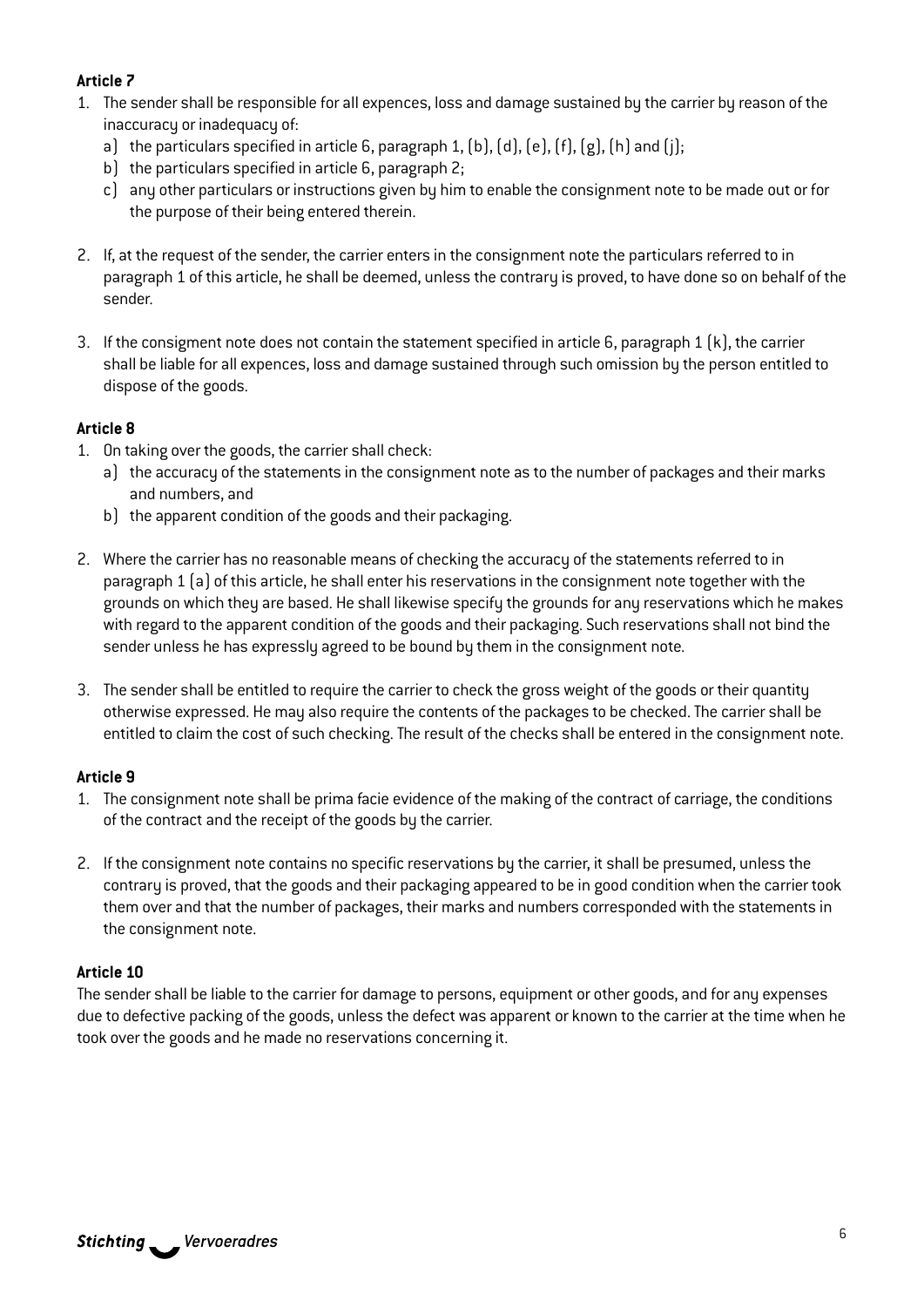- 1. For the purposes of the Customs or other formalities which have to be completed before delivery of the goods, the sender shall attach the necessary documents to the consignment note or place them at the disposal of the carrier and shall furnish him with all the information which he requires.
- 2. The carrier shall not be under any duty to enquire into either the accuracy or the adequacy of such documents and information. The sender shall be liable to the carrier for any damage caused by the absence, inadequacy or irregularity of such documents and information, except in the case of some wrongful act or neglect on the part of the carrier.
- 3. The liability of the carrier for the consequences arising from the loss or incorrect use of the documents specified in and accompanying the consignment note or deposited with the carrier shall be that of an agent, provided that the compensation payable by the carrier shall not exceed that payable in the event of loss of the goods.

#### **Article 12**

- 1. The sender has the right to dispose of the goods, in particular by asking the carrier to stop the goods in transit, to change the place at which delivery is to take place or to deliver the goods to a consignee other than the consignee indicated in the consignment note.
- 2. This right shall cease to exist when the second copy of the consignment note is handed to the consignee or when the consignee exercises his right under article 13, paragraph 1; from that time onwards the carrier shall obey the orders of the consignee.
- 3. The consignee shall, however, have the right of disposal from the time when the consignment note is drawn up, if the sender makes an entry to that effect in the consignment note.
- 4. If in exercising his right of disposal the consignee has ordered the delivery of the goods to another person, that other person shall not be entitled to name other consignees.
- 5. The exercise of the right of disposal shall be subject to the following conditions:
	- a) that the sender or, in the case referred to in paragraph 3 of this article, the consignee who wishes to exercise the right produces the first copy of the consignment note on which the new instructions to the carrier have been entered and indemnifies the carrier against all expenses, loss and damage involved in carrying out such instructions;
	- b) that the carrying out of such instructions is possible at the time when the instructions reach the person who is to carry them out and does not either interfere with the normal working of the carrier's undertaking or prejudice the senders or consignees of other consignments;
	- c) that the instructions do not result in a division of the consignment.
- 6. When, by reason of the provisions of paragraph 5(b) of this article, the carrier cannot carry out the instructions which he receives, he shall immediately notify the person who gave him such instructions.
- 7. A carrier who has not carried out the instructions given under the conditions provided for in this article, or who has carried them out without requiring the first copy of the consignment note to be produced, shall be liable to the person entitled to make a claim for any loss or damage caused thereby.

#### **Article 13**

1. After arrival of the goods at the place designated for delivery, the consignee shall be entitled to require the carrier to deliver to him, against a receipt, the second copy of the consignment note and the goods.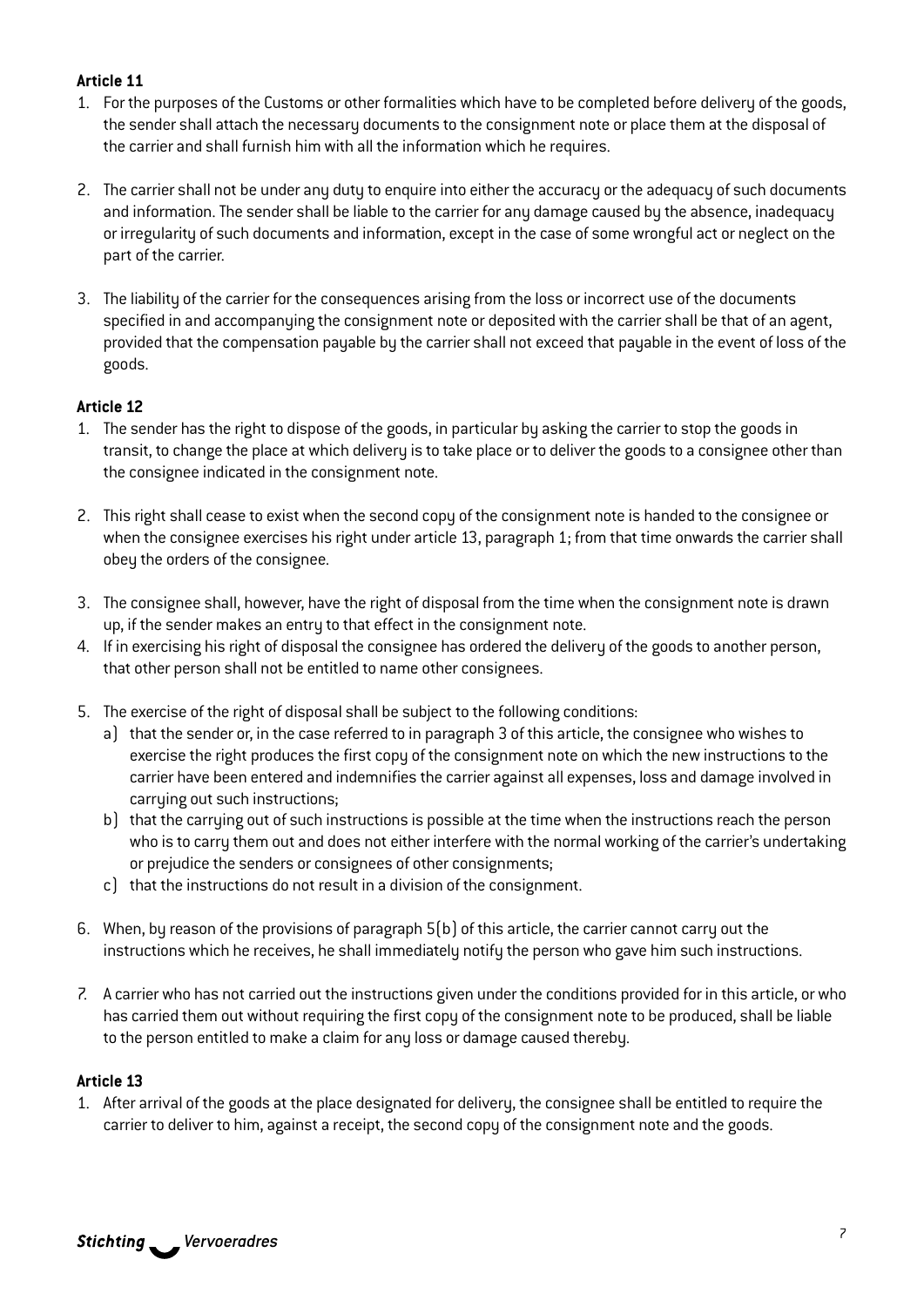If the loss of the goods is established or if the goods have not arrived after the expiry of the period provided for in article 19, the consignee shall be entitled to enforce in his own name against the carrier any rights arising from the contract of carriage.

2. The consignee who avails himself of the rights granted to him under paragraph 1 of this article shall pay the charges shown to be due on the consignment note, but in the event of dispute on this matter the carrier shall not be required to deliver the goods unless security has been furnished by the consignee.

#### **Article 14**

- 1. If for any reason it is or becomes impossible to carry out the contract in accordance with the terms laid down in the consignment note before the goods reach the place designated for delivery, the carrier shall ask for instructions from the person entitled to dispose of the goods in accordance with the provisions of article 12.
- 2. Nevertheless, if circumstances are such as to allow the carriage to be carried out under conditions differing from those laid down in the consignment note and if the carrier has been unable to obtain instructions in reasonable time from the person entitled to dispose of the goods in accordance with the provisions of article 12, he shall take such steps as seem to him to be in the best interests of the person entitled to dispose of the goods.

#### **Article 15**

- 1. Where circumstances prevent delivery of the goods after their arrival at the place designated for delivery, the carrier shall ask the sender for his instructions. If the consignee refuses the goods the sender shall be entitled to dispose of them without being obliged to produce the first copy of the consignment note.
- 2. Even if he has refused the goods, the consignee may nevertheless require delivery so long as the carrier has not received instructions to the contrary from the sender.
- 3. When circumstances preventing delivery of the goods arise after the consignee, in exercise of his rights under article 12, paragraph 3, has given an order for the goods to be delivered to another person, paragraphs 1 and 2 of this article shall apply as if the consignee were the sender and that other person were the consignee.

- 1. The carrier shall be entitled to recover the cost of his request for instructions and any expenses entailed in carrying out such instructions, unless such expenses were caused by the wrongful act or neglect of the carrier.
- 2. In the cases referred to in article 14, paragraph 1, and in article 15, the carrier may immediately unload the goods for account of the person entitled to dispose of them and thereupon the carriage shall be deemed to be at an end. The carrier shall then hold the goods on behalf of the person so entitled. He may however entrust them to a third party, and in that case he shall not be under any liability except for the exercise of reasonable care in the choice of such third party. The charges due under the consignment note and all other expenses shall remain chargeable against the goods.
- 3. The carrier may sell the goods, without awaiting instructions from the person entitled to dispose of them, if the goods are perishable or their condition warrants such a course, or when the storage expenses would be out of proportion to the value of the goods. He may also proceed to the sale of the goods in other cases if after the expiry of a reasonable period he has not received from the person entitled to dispose of the goods instructions to the contrary which he may reasonably be required to carry out.

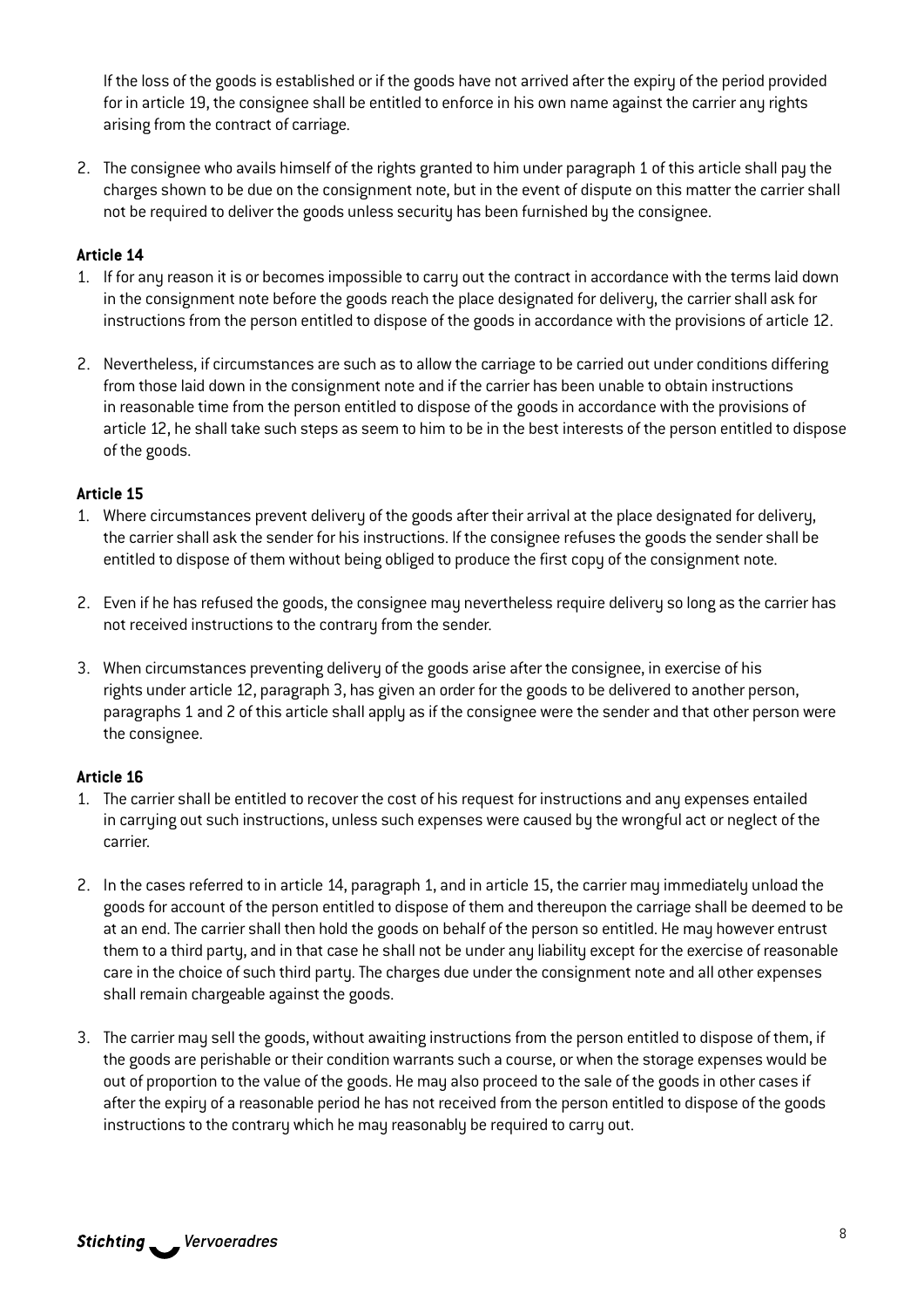- 4. If the goods have been sold pursuant to this article, the proceeds of sale, after deduction of the expenses chargeable against the goods, shall be placed at the disposal of the person entitled to dispose of the goods. If these charges exceed the proceeds of sale, the carrier shall be entitled to the difference.
- 5. The procedure in the case of sale shall be determined by the law or custom of the place where the goods are situated.

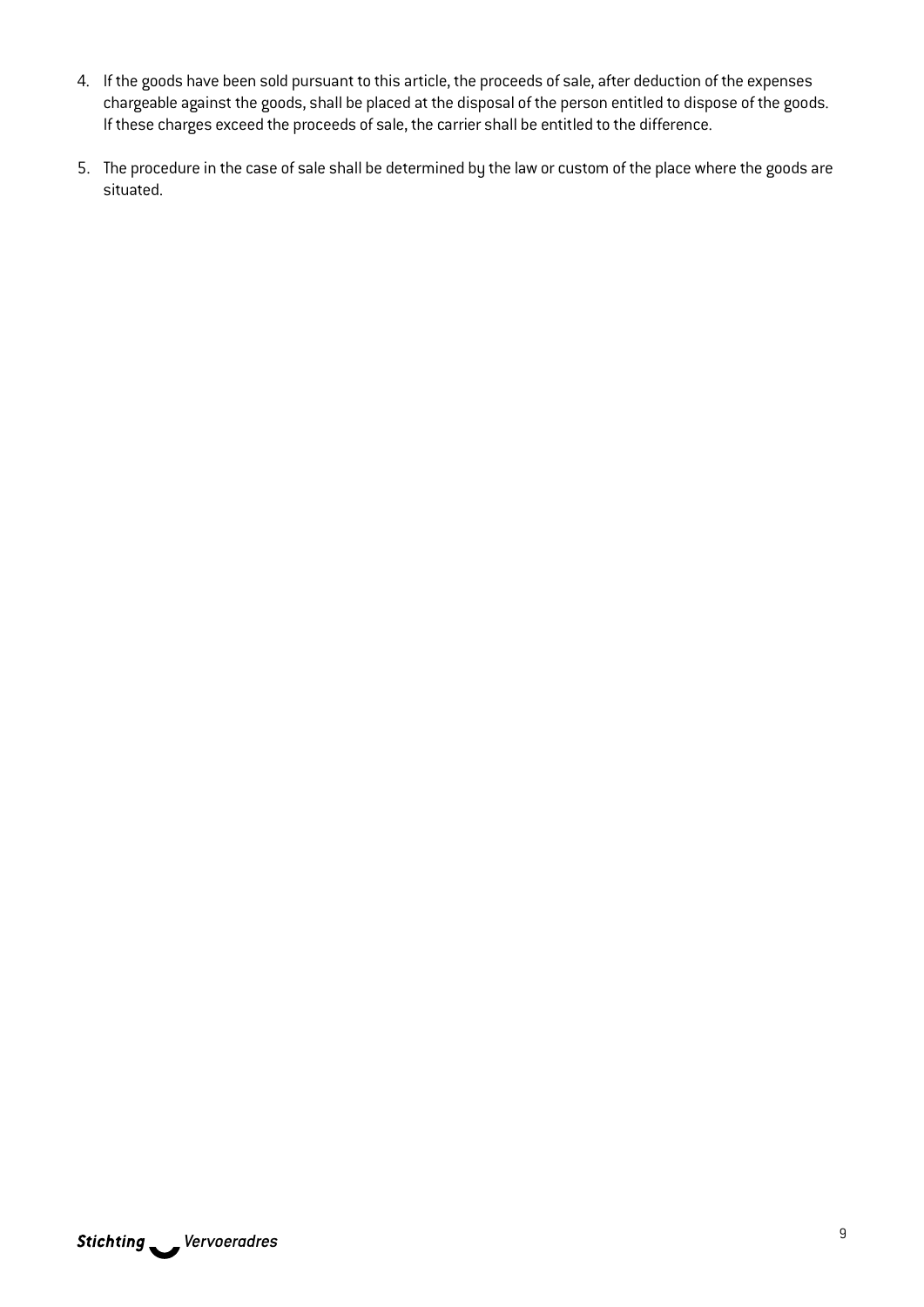- <span id="page-11-0"></span>1. The carrier shall be liable for the total or partial loss of the goods and for damage thereto occurring between the time when he takes over the goods and the time of delivery, as well as for any delay in delivery.
- 2. The carrier shall however be relieved of liability if the loss, damage or delay was caused by the wrongful act or neglect of the claimant, by the instructions of the claimant given otherwise than as the result of a wrongful act or neglect on the part of the carrier, by inherent vice of the goods or through cirsumstances which the carrier could not avoid and the consequences of which he was unable to prevent.
- 3. The carrier shall not be relieved of liability by reason of the defective condition of the vehicle used by him in order to perform the carriage, or by reason of the wrongful act or neglect of the person from whom he may have hired the vehicle or of the agents or servants of the latter.
- 4. Subject to article 18, paragraphs 2 to 5, the carrier shall be relieved of liability when the loss or damage arises from the special risks inherent in one or more of the following circumstances:
	- a) Use of open unsheeted vehicles, when their use has been expressly agreed and specified in the consignment note;
	- b) the lack of, or defective condition of packing in the case of goods which, by their nature, are liable to wastage or to be damaged when not packed or when not properly packed;
	- c) handling, loading, stowage or unloading of the goods by the sender, the consignee or persons acting on behalf of the sender or the consignee;
	- d) the nature of certain kinds of goods which particularly exposes them to total or partial loss or to damage, especially through breakage, rust, decay, desiccation, leakage, normal wastage, or the action of moth or vermin;
	- e) insufficiency or inadequacy of marks or numbers on the packages;
	- f) the carriage of livestock.
- 5. Where under this article the carrier is not under any liability in respect of some of the factors causing the loss, damage or delay, he shall only be liable to the extent that those factors for which he is liable under this article have contributed to the loss, damage or delay.

- 1. The burden of proving that loss, damage or delay was due to one of the causes specified in article 17, paragraph 2, shall rest upon the carrier.
- 2. When the carrier establishes that in the circumstances of the case, the loss or damage could be attributed to one or more of the special risks referred to in article 17, paragraph 4, it shall be presumed that it was so caused. The claimant shall however be entitled to prove that the loss or damage was not, in fact, attributable either wholly or partly to one of these risks.
- 3. This presumption shall not apply in the circumstances set out in article 17, paragraph 4(a), if there has been an abnormal shortage, or a loss of any package.
- 4. If the carriage is performed in vehicles specially equipped to protect the goods from the effects of heat, cold, varations in temperature or the humidity of the air, the carrier shall not be entitled to claim the benefit of article 17, paragraph 4(d), unless he proves that all steps incumbent on him in the circumstances with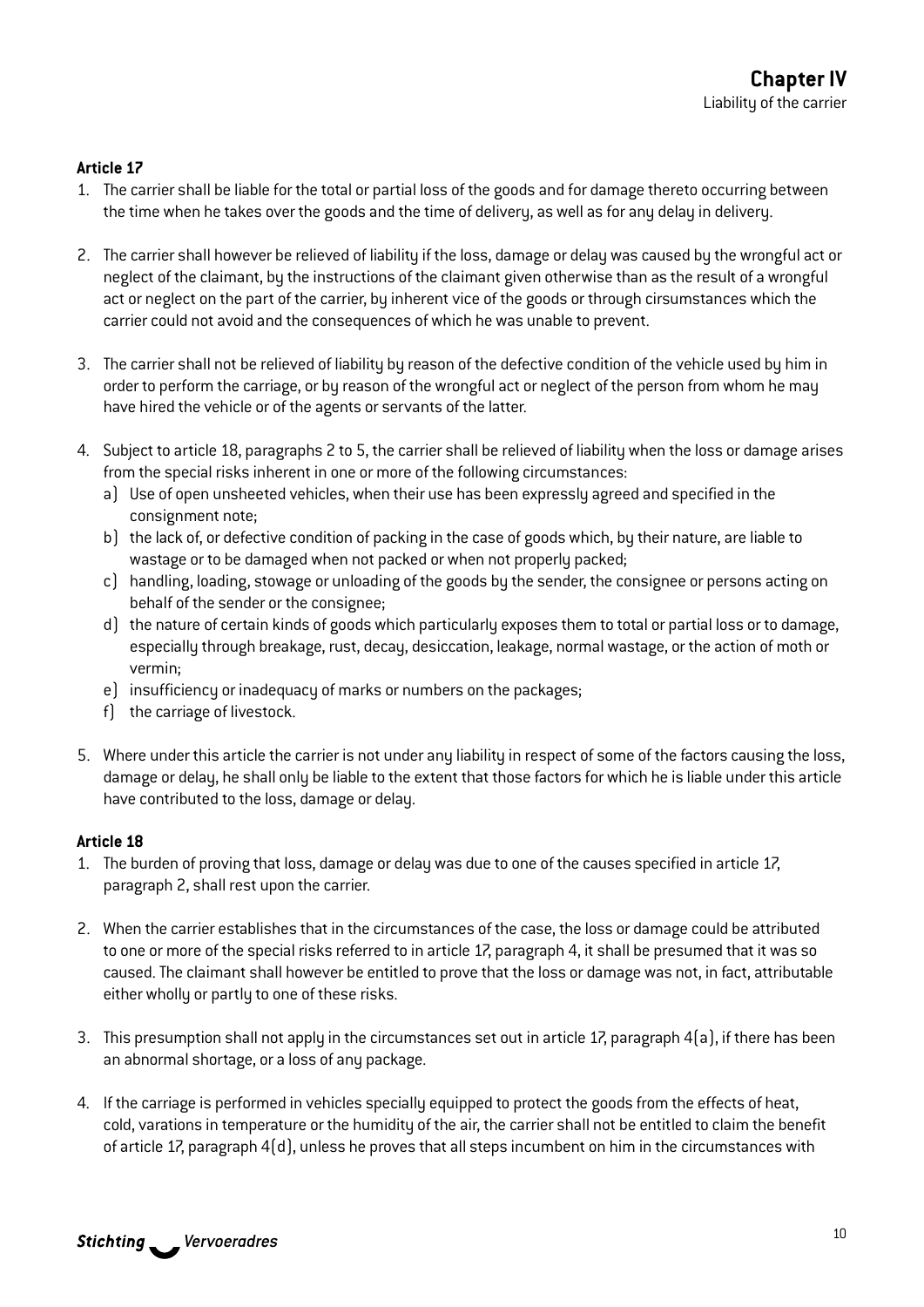respect to the choice, maintenance and use of such of such equipment were taken and that he complied with any special instructions issued to him.

5. The carrier shall not be entitled to claim the benefit of article 17, paragraph 4(f), unless he proves that all steps normally incumbent on him in the circumstances were taken and that he complied with any special instructions issued to him.

#### **Article 19**

Delay in delivery shall be said to occur when the goods have not been delivered within the agreed time-limit or when, failing an agreed time-limit, the actual duration of the carriage having regard to the circumstances of the case, and in particular, in the case of partial loads, the time required for making up a complete load in the normal way, exceeds the time it would be reasonable to allow a diligent carrier.

#### **Article 20**

- 1. The fact that goods have not been delivered within thirty days following the expiry of the agreed time-limit, or, if there is no agreed time-limit, within sixty days from the time when the carrier took over the goods, shall be conclusive evidence of the loss of the goods, and the person entitled to make a claim may thereupon treat them as lost.
- 2. The person so entitled may, on receipt of compensation for the missing goods, request in writing that he shall be notified immediately should the goods be recovered in the course of the year following the payment of compensation. He shall be given a written acknowledgement of such request.
- 3. Within the thirty days following receipt of such notification, the person entitled as aforesaid may require the goods to be delivered to him against payment of the charges shown to be due on the consignment note and also against refund of the compensation he received less any charges included therein but without prejudice to any claims to compensation for delay in delivery under article 23 and, where applicable, article 26.
- 4. In the absence of the request mentioned in paragraph 2 or of any instructions given within the period of thirty days specified in paragraph 3, or if the goods are not recovered until more than one year after the payment of compensation, the carrier shall be entitled to deal with them in accordance with the law of the place where the goods are situated.

#### **Article 21**

Should the goods have been delivered to the consignee without collection of the "cash on delivery" charge which should have been collected by the carrier under the terms of the contract of carriage, the carrier shall be liable to the sender for compensation not exceeding the amount of such charge without prejudice to his right of action against the consignee.

- 1. When the sender hands goods of a dangerous nature to the carrier, he shall inform the carrier of the exact nature of the danger and indicate, if necessary, the precautions to be taken. If this information has not been entered in the consignment note, the burden of proving, by some other means, that the carrier knew the exact nature of the danger constituted by the carriage of the said goods shall rest upon the sender or the consignee.
- 2. Goods of a dangerous nature which, in the circumstances referred to in paragraph 1 of this article, the carrier did not know were dangerous, may, at any time or place, be unloaded, destroyed or rendered harmless by the carrier without compensation; further, the sender shall be liable for all expenses, loss or damage out of their handing over for carriage or of their carriage.

![](_page_12_Picture_14.jpeg)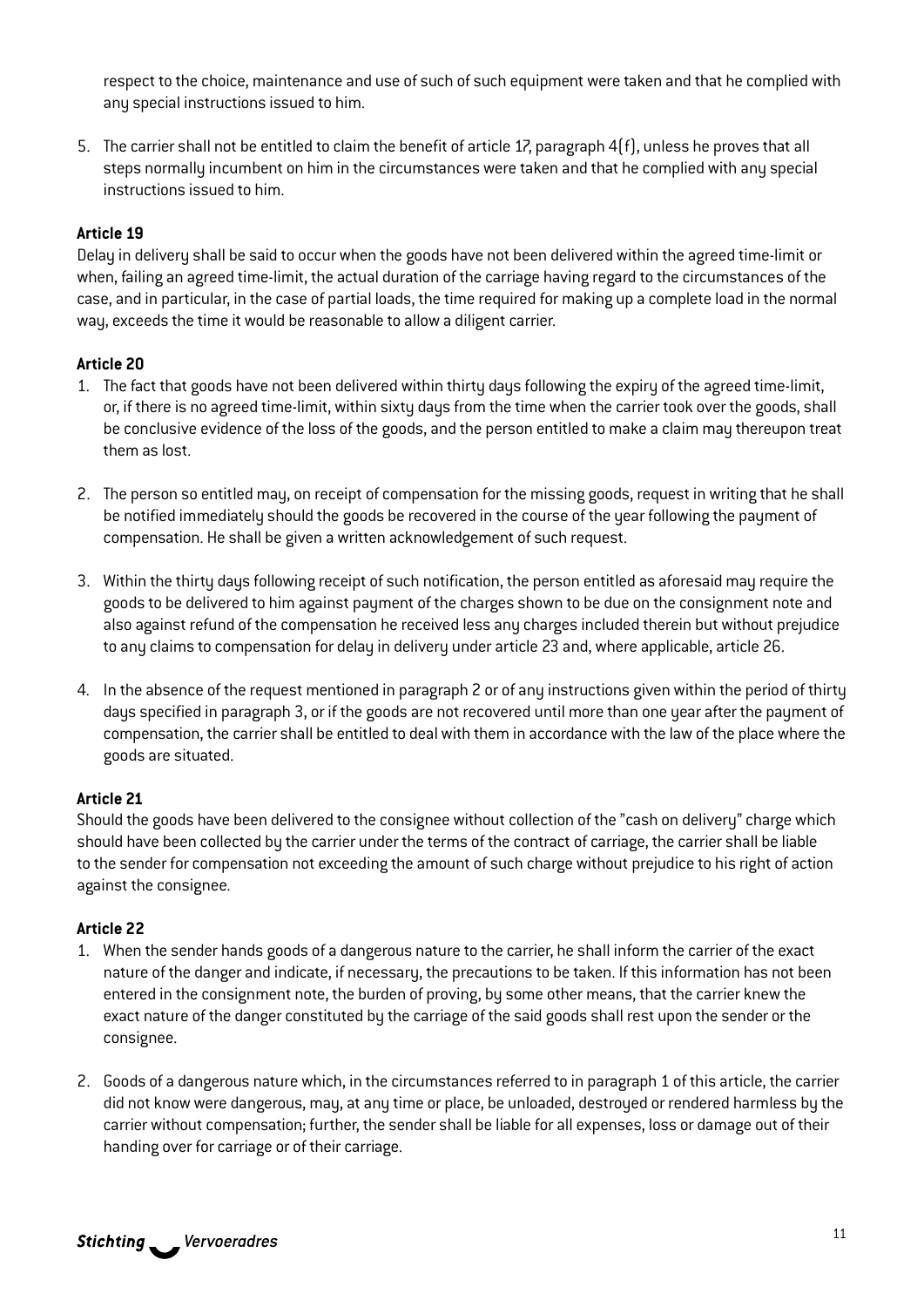- 1. When, under the provisions of this Convention, a carrier is liable for compensation in respect of total or partial loss of goods, such compensation shall be calculated by reference to the value of the goods at the place and time at which they were accepted for carriage.
- 2. The value of the goods shall be fixed according to the commodity exchange price or, if there is no such price, according to the current market price or, if there is no commodity exchange price or current market price, by reference to the normal value of goods of the same kind and quality.
- 3. Compensation shall not, however, exceed 8.33 units of account per kilogram of gross weight short.
- 4. In addition, the carriage charges, Customs duties and other charges incurred in respect of the carriage of the goods shall be refunded in full in case of total loss and in proportion to the loss sustained in case of partial loss, but no further damages shall be payable.
- 5. In the case of delay, if the claimant proves that damage has resulted therefrom the carrier shall pay compensation for such damage not exceeding the carriage charges.
- 6. Higher compensation may only be claimed where the value of the goods or a special interest in delivery has been declared in accordance with articles 24 and 26.
- 7. The unit of account mentioned in this Convention is the Special Drawing Right as defined by the International Monetary Fund. The amount mentioned in paragraph 3 of this article shall be converted into the national currency of the State of the Court seized of the case on the basis of the value of that currency on the date of the judgement or the date agreed upon by the Parties. The value of the national currency, in terms of the Special Drawing Right, of a State which is a member of the International Monetary Fund, shall be calculated in accordance with the method of valuation applied by the International Monetary Fund in effect at the date in question of its operations and transactions. The value of the national currency, in terms of the Special Drawing Right, of a State which is not a member of the International Monetary Fund, shall be calculated in a manner determined by that State.
- 8. Nevertheless, a State which is not a member of the International Monetary Fund and whose law does not permit the application of the provisions of paragraph 7 of this article may, at the time of ratification of or accession to the Protocol to the CMR or at any time thereafter, declare that the limit of liability provided for in paragraph 3 of this article to be applied in this territory shall be 25 monetary units. The monetary unit referred to in this paragraph corresponds to 10/31 gram of gold of millesimal fineness nine hundred. The conversion of the amount specified in this paragraph into the national currency shall be made according to the law of the State concerned.
- 9. The calculation mentioned in the last sentence of paragraph 7 of this article and the conversion mentioned in paragraph 8 of this article shall be made in such a manner as to express in the national currency of the State as far as possible the same real value for the amount in paragraph 3 of this article as is expressed there in units of account. States shall communicate to the Secretary-General of the United Nations the manner of calculation pursuant of paragraph 7 of this article or the result of the conversion in paragraph 8 of this article as the case may be, when depositing an instrument referred to in article 3 of the Protocol to the CMR and whenever there is a change in either.

#### **Article 24**

The sender may, against payment of a surcharge to be agreed upon, declare in the consignment note a value for the goods exceeding the limit laid down in article 23, paragraph 3, and in that case the amount of the declared value shall be substituted for that limit.

![](_page_13_Picture_12.jpeg)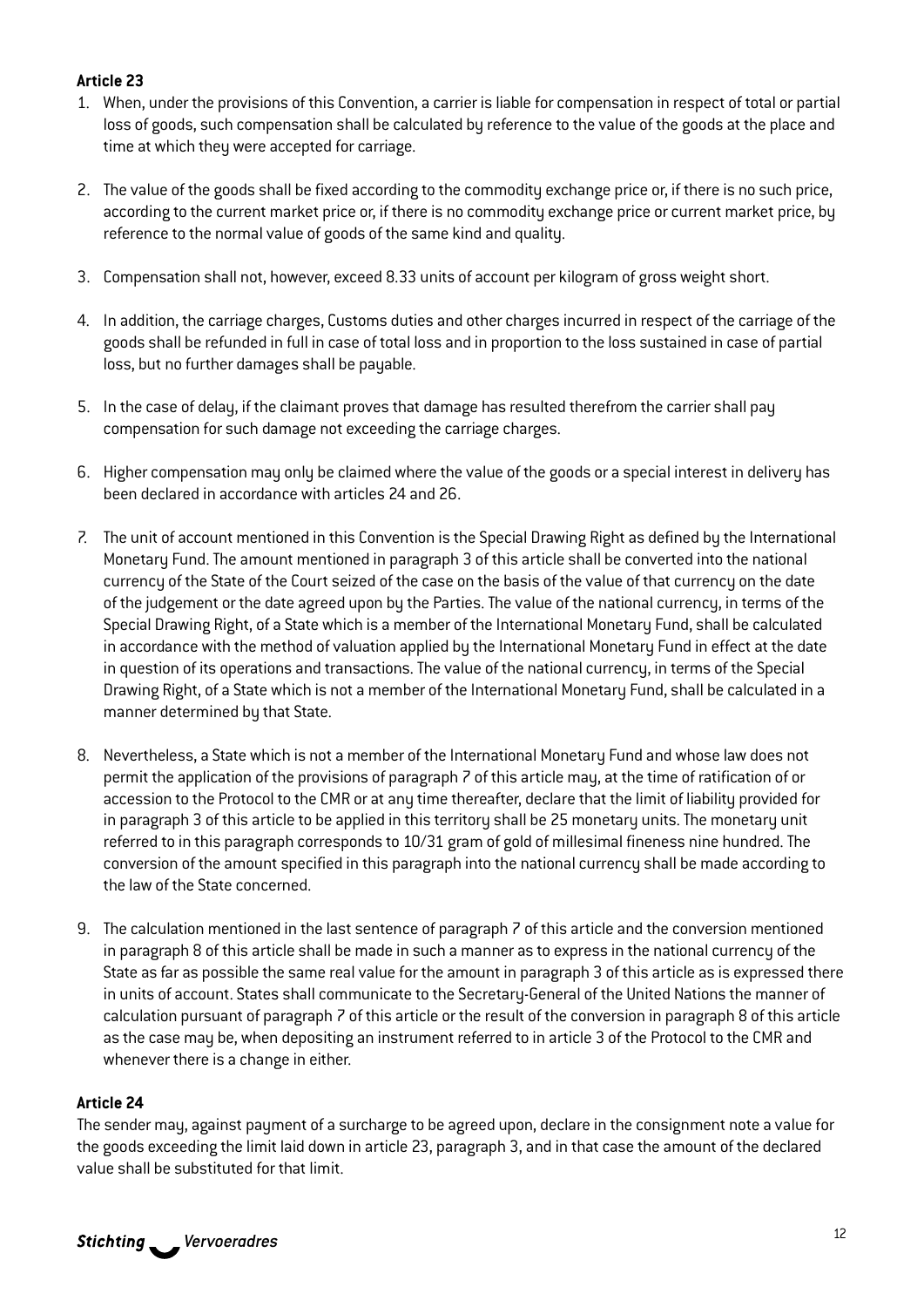- 1. In case of damage, the carrier shall be liable for the amount by which the goods have diminished in value, calculated by reference to the value of the goods fixed in accordance with article 23, paragraphs 1, 2 and 4.
- 2. The compensation may not, however, exceed:
	- a) if the whole consignment has been damaged the amount payable in the case of total loss;
	- b) if part only of the consignment has been damaged, the amount payable in the case of loss of the part affected.

#### **Article 26**

- 1. The sender may, against payment of a surcharge to be agreed upon, fix the amount of a special interest in delivery in the case of loss or damage or of the agreed time-limit being exceeded, by entering such amount in the consignment note.
- 2. If a declaration of a special interest in delivery has been made, compensation for the additional loss or damage proved may be claimed, up to the total amount of the interest declared, independently of the compensation provided for in articles 23, 24 and 25.

#### **Article 27**

- 1. The claimant shall be entitled to claim interest on compensation payable. Such interest, calculated at five per centum per annum, shall accrue from the date on which the claim was sent in writing to the carrier or, if no such claim has been made, from the date on which legal proceedings were instituted.
- 2. When the amounts on which the calculation of the compensation is based are not expressed in the currency of the country in which payment is claimed, conversion shall be at the rate of exchange applicable on the day and at the place of payment of compensation.

#### **Article 28**

- 1. In cases where, under the law applicable, loss, damage or delay arising out of carriage under this Convention gives rise to an extra-contractual claim, the carrier may avail himself of the provisions of this Convention which exclude his liability or which fix or limit the compensation due.
- 2. In cases where the extra-contractual liability for loss, damage or delay of one of the persons for whom the carrier is responsible under the terms of article 3 is in issue, such person may also avail himself of the provisions of this Convention which exclude the liability of the carrier or which fix or limit the compensation due.

- 1. The carrier shall not be entitled to avail himself of the provisions of this Chapter which exclude or limit his liability or which shift the burden of proof if the damage was caused by his wilful misconduct or by such default on his part as, in accordance with the law of the court or tribunal seised of the case, is considered as equivalent to wilful misconduct.
- 2. The same provision shall apply if the wilful misconduct or default is committed by the agents or servants of the carrier or by any other persons of whose services he makes use for the performance of the carriage, when such agents, servants or other persons are acting within the scope of their employment. Furthermore, in such a case such agents, servants or other persons shall not be entitled to avail themselves, with regard to their personal liability, of the provisions of this Chapter referred to in paragraph 1.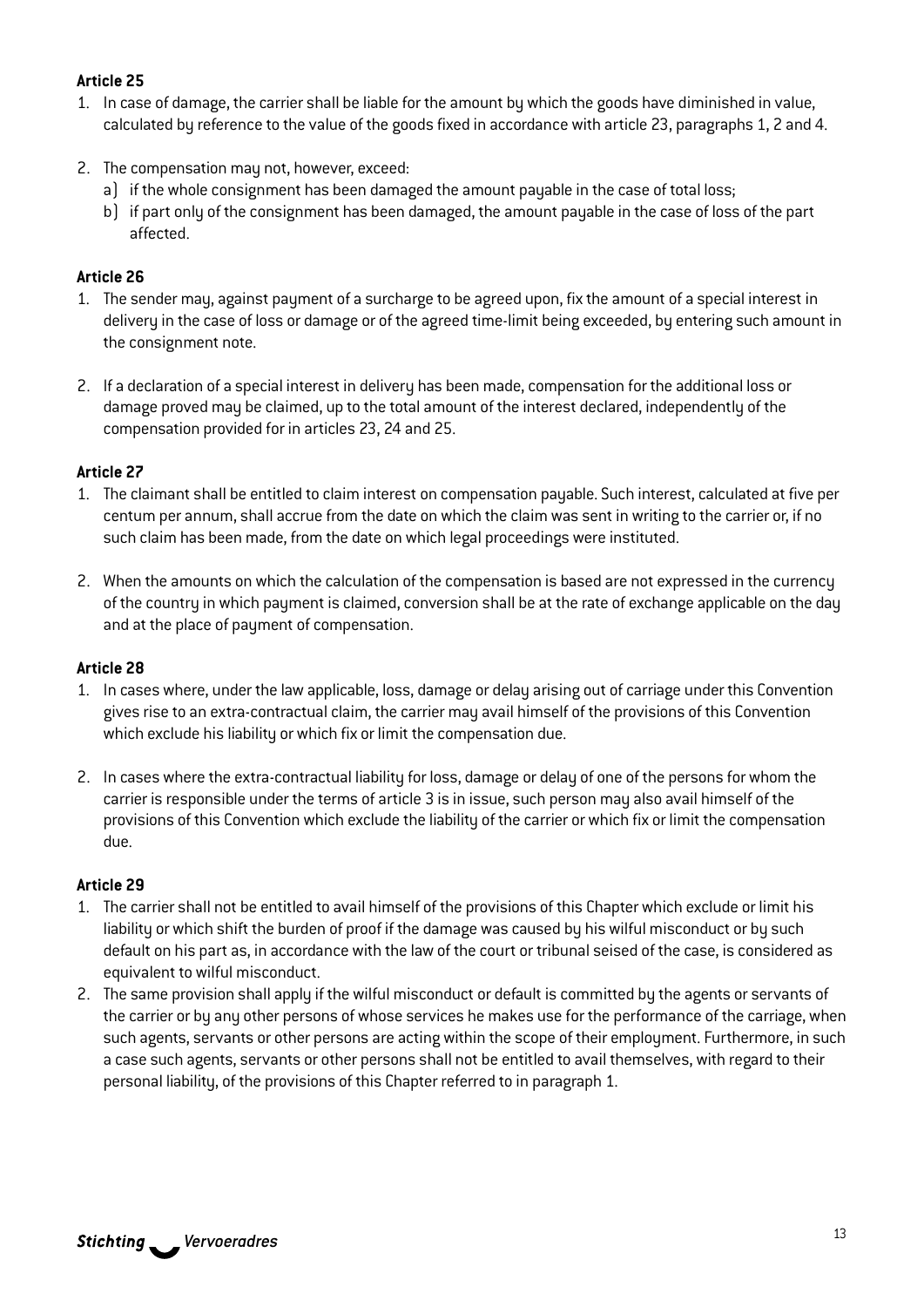- <span id="page-15-0"></span>1. If the consignee takes delivery of the goods without duly checking their condition with the carrier or without sending him reservations giving a general indication of the loss or damage, not later than the time of delivery in the case of apparent loss or damage and within seven days of delivery, Sundays and public holidays excepted, in the case of loss or damage which is not apparent, the fact of his taking delivery shall be prima facie evidence that he has received the goods in the condition described in the consignment note. In the case of loss or damage which is not apparent the reservations referred to shall be made in writing.
- 2. When the condition of the goods had been duly checked by the consignee and the carrier, evidence contradicting the result of this checking shall only be admissible in the case of loss or damage which is not apparent and provided that the consignee has duly sent reservations in writing to the carrier within seven days, Sundays and public holidays excepted, from the date of checking.
- 3. No compensation shall be payable for delay in delivery unless a reservation has been sent in writing to the carrier, within twenty-one days from the time that the goods were placed at the disposal of the consignee.
- 4. In calculating the time-limits provided for in this Article the date of delivery or the date of checking, or the date when the goods were placed at the disposal of the consignee, as the case may be, shall not be included.
- 5. The carrier and the consignee shall give each other every reasonable facility for making the requisite investigations and checks.

- 1. In legal proceedings arising out of carriage under this Convention, the plaintiff may bring an action in any court or tribunal of a contracting country designated by agreement between the parties and, in addition, in the courts or tribunals of a country within whose territory:
	- a) the defendant is ordinarily resident, or has his principal place of business, or the branch or agency through which the contract of carriage was made, or
	- b) the place where the goods were taken over by the carrier or the place designated for delivery is situated, and in no other courts or tribunals.
- 2. Where in respect of a claim referred to in paragraph 1 of this article an action is pending before a court or tribunal competent under that paragraph, or where in respect of such a claim a judgment has been entered by such a court or tribunal no new action shall be started between the same parties on the same grounds unless the judgment of the court or tribunal before which the first action was brought is not enforceable in the country in which the fresh proceedings are brought.
- 3. When a judgment entered by a court or tribunal of a contracting country in any such action as is referred to in paragraph 1 of this article has become enforceable in that country, it shall also become enforceable in each of the other contracting States, as soon as the formalities required in the country concerned have been complied with. The formalities shall not permit the merits of the case to be re-opened.
- 4. The provisions of paragraph 3 of this article shall apply to judgments after trial, judgments by default and settlements confirmed by an order of the court, but shall not apply to interim judgments or to awards of damages, in addition to costs against a plaintiff who wholly or partly fails in his action.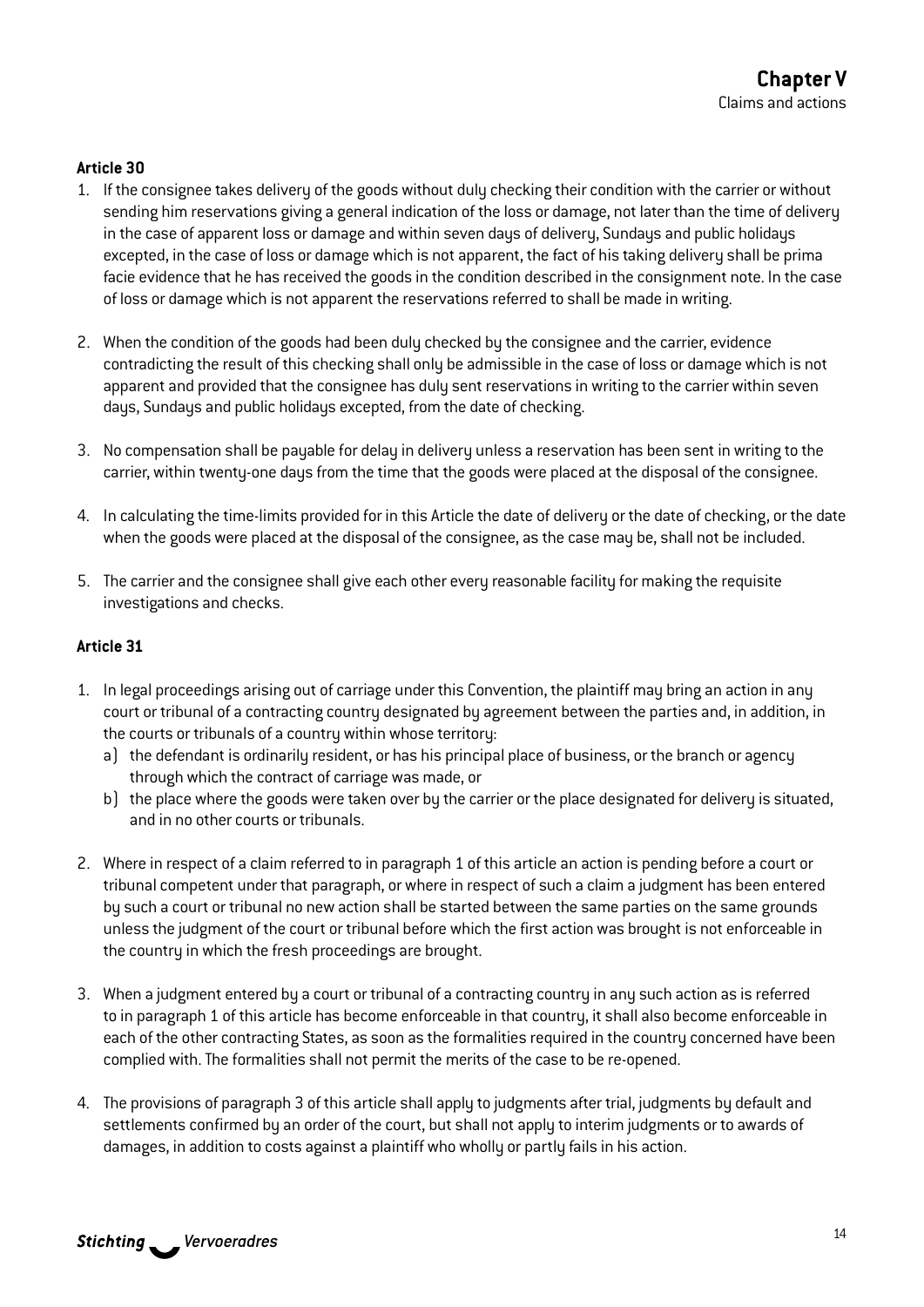5. Security for costs shall not be required in proceedings arising out of carriage under this Convention from nationals of contracting countries resident or having their place of business in one of those countries.

#### **Article 32**

- 1. The period of limitation for an action arising out of carriage under this Convention shall be one year. Nevertheless, in the case of wilful misconduct, or such default as in accordance with the law of the court or tribunal seised of the case, is considered as equivalent to wilful misconduct, the period of limitation shall be three years. The period of limitation shall begin to run:
	- a) in the case of partial loss, damage or delay in delivery, from the date of delivery;
	- b) in the case of total loss, from the thirtieth day after the expiry of the agreed time-limit or where there is no agreed time-limit from the sixtieth day from the date on which the goods were taken over by the carrier;

c) in all other cases, on the expiry of a period of three months after the making of the contract of carriage. The day on which the period of limitation begins to run shall not be included in the period.

- 2. A written claim shall suspend the period of limitation until such date as the carrier rejects the claim by notification in writing and returns the documents attached thereto. If a part of the claim is admitted the period of limitation shall start to run again only in respect of that part of the claim still in dispute. The burden of proof of the receipt of the claim, or of the reply and of the return of the documents, shall rest with the party relying upon these facts. The running of the period of limitation shall not be suspended by further claims having the same object.
- 3. Subject to the provisions of paragraph 2 above, the extension of the period of limitation shall be governed by the law of the court or tribunal seised of the case. That law shall also govern the fresh accrual of rights of action.
- 4. A right of action which has become barred by lapse of time may not be exercised by way of counter-claim or set-off.

#### **Article 33**

The contract of carriage may contain a clause conferring competence on an arbitration tribunal if the clause conferring competence on the tribunal provides that the tribunal shall apply this Convention.

#### *Explanatory note*

*As from 1 September 2011, cases submitted for arbitration to the Arbitration Institute for Logistics will be referred to the arbitration body, TAMARA.*

*TAMARA specialises in arbitration in the areas of transport, storage, logistics, international trade, and in the shipping and shipbuilding industry. In order to ensure that the interests of road transport and logistics services are safeguarded, Stichting Vervoeradres sits on the Board of TAMARA.*

*Do you wish to avail of the services of TAMARA? If yes, you will need to include the following arbitration clause in your contract of carriage:*

*'Any dispute arising in connection with this Agreement between the Parties established in the Netherlands shall be settled in compliance with the CMR Convention and in accordance with the regulations of the TAMARA foundation based in Rotterdam.'*

![](_page_16_Picture_16.jpeg)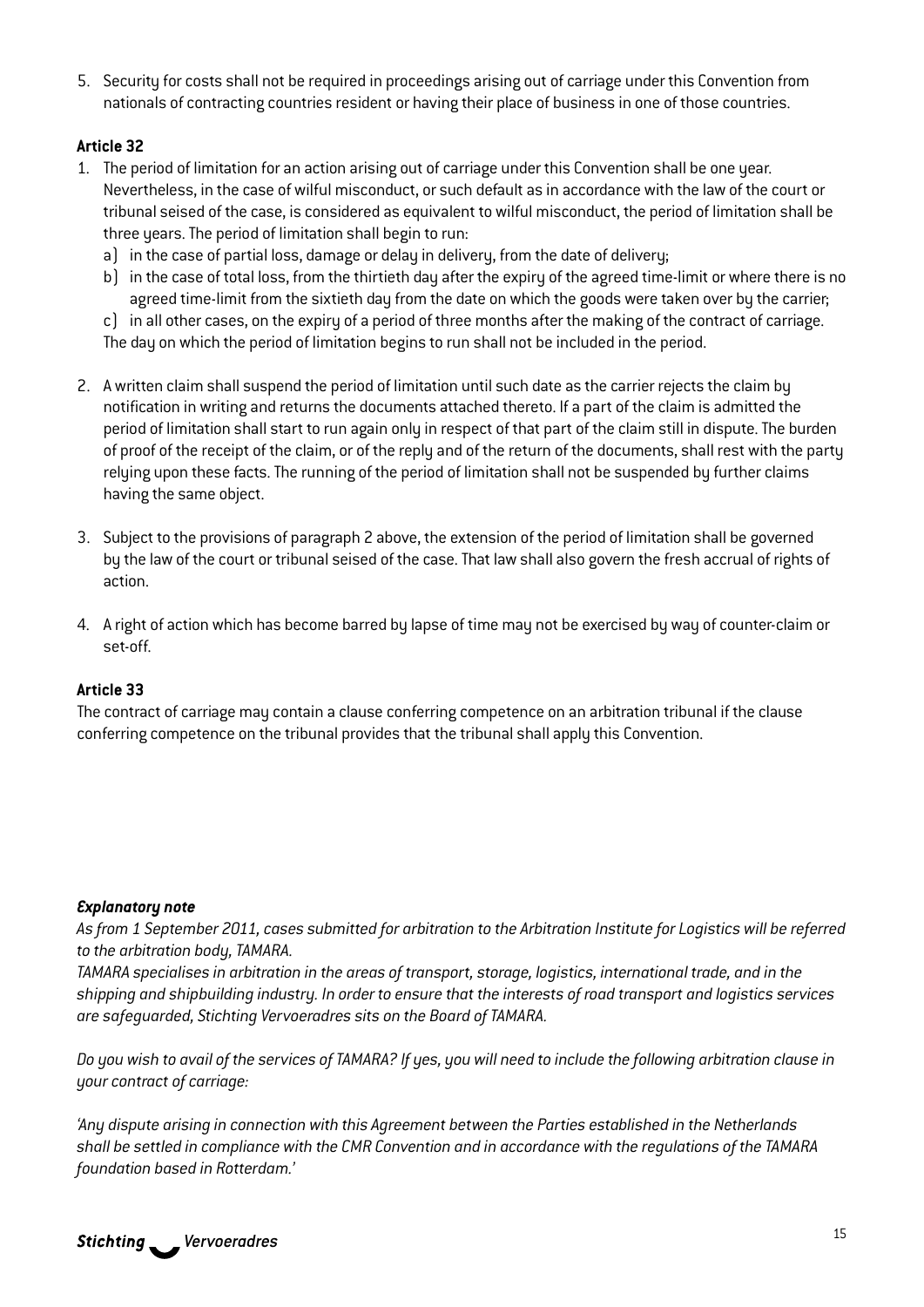<span id="page-17-0"></span>If carriage governed by a single contract is performed by successive road carriers, each of them shall be responsible for the performance of the whole operation, the second carrier and each succeeding carrier becoming a party to the contract of carriage, under the terms of the consignment note, by reason of his acceptance of the goods and the consignment note.

#### **Article 35**

- 1. A carrier accepting the goods from a previous carrier shall give the latter a dated and signed receipt. He shall enter his name and address on the second copy of the consignment note. Where applicable, he shall enter on the second copy of the consignment note and on the receipt reservations of the kind provided for in article 8, paragraph 2.
- 2. The provisions of article 9 shall apply to the relations between successive carriers.

#### **Article 36**

Except in the case of a counter-claim or a set-off raised in an action concerning a claim based on the same contract of carriage, legal proceedings in respect of liability for loss, damage or delay may only be brought against the first carrier, the last carrier or the carrier who was performing that portion of the carriage during which the event causing the loss, damage or delay occurred; an action may be brought at the same time against several of these carriers.

#### **Article 37**

A carrier who has paid compensation in compliance with the provisions of this Convention, shall be entitled to recover such compensation, together with interest thereon and all costs and expenses incurred by reason of the claim, from the other carriers who have taken part in the carriage, subject to the following provisions:

- a) the carrier responsible for the loss or damage shall be solely liable for the compensation whether paid by himself or by another carrier;
- b) when the loss or damage has been caused by the action of two or more carriers, each of them shall pay an amount proportionate to his share of liability; should it be impossible to apportion the liability, each carrier shall be liable in proportion to the share of the payment for the carriage which is due to him;
- c) if it cannot be ascertained to which carriers liability is attributable for the loss or damage, the amount of the compensation shall be apportioned all the carriers as laid down in (b) above.

#### **Article 38**

If one of the carriers is insolvent, the share of the compensation due from him and unpaid by him shall be divided among the other carriers in proportion to the share of the payment for the carriage due to them.

- 1. No carrier against whom a claim is made under articles 37 and 38 shall be entitled to dispute the validity of the payment made by the carrier making the claim if the amount of the compensation was determined by judicial authority after the first mentioned carrier had been given due notice of the proceedings and afforded an opportunity of entering an appearance.
- 2. A carrier wishing to take proceedings to enforce his right of recovery may make his claim before the competent court or tribunal of the country in which one of the carriers concerned is ordinarily resident, or has his principal place of business or the branch or agency through which the contract of carriage was made. All the carriers concerned may be made defendants in the same action.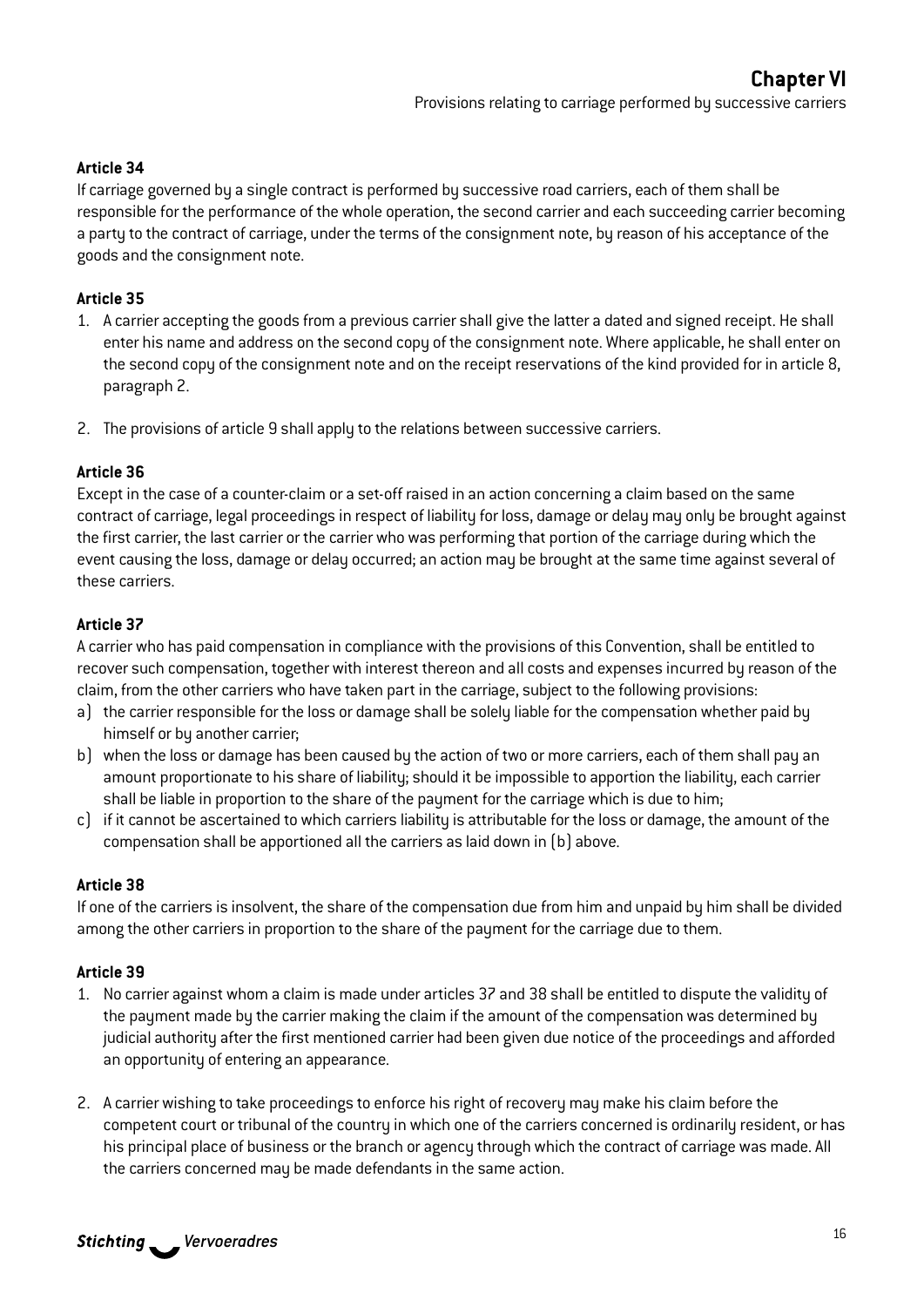- 3. The provisions of article 31, paragraphs 3 and 4, shall apply to judgments entered in the proceedings referred to in articles 37 and 38.
- 4. The provisions of article 32 shall apply to claims between carriers. The period of limitation shall, however, begin to run either on the date of the final judicial decision fixing the amount of compensation payable under the provisions of this Convention, or, if there is no such judicial decision, from the actual date of payment.

Carriers shall be free to agree among themselves on provisions other than those laid down in articles 37 and 38.

![](_page_18_Picture_4.jpeg)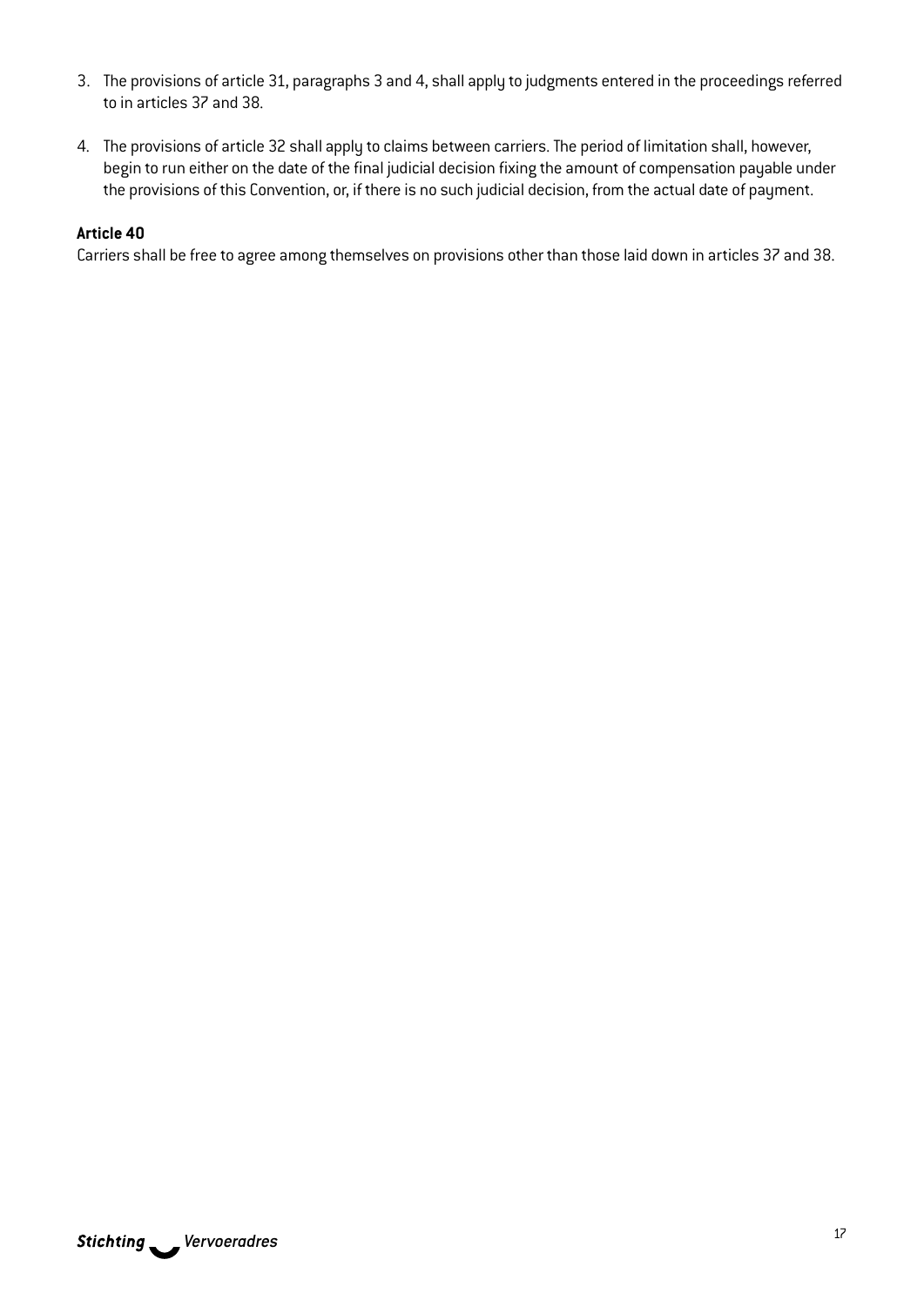- <span id="page-19-0"></span>1. Subject to the provisions of article 40, any stipulation which would directly or indirectly derogate from the provisions of this Convention shall be null and void. The nullity of such a stipulation shall not involve the nullity of the other provisions of the contract.
- 2. In particular, a benefit of insurance in favour of the carrier or any other similar clause, or any clause shifting the burden of proof shall be null and void.

![](_page_19_Picture_4.jpeg)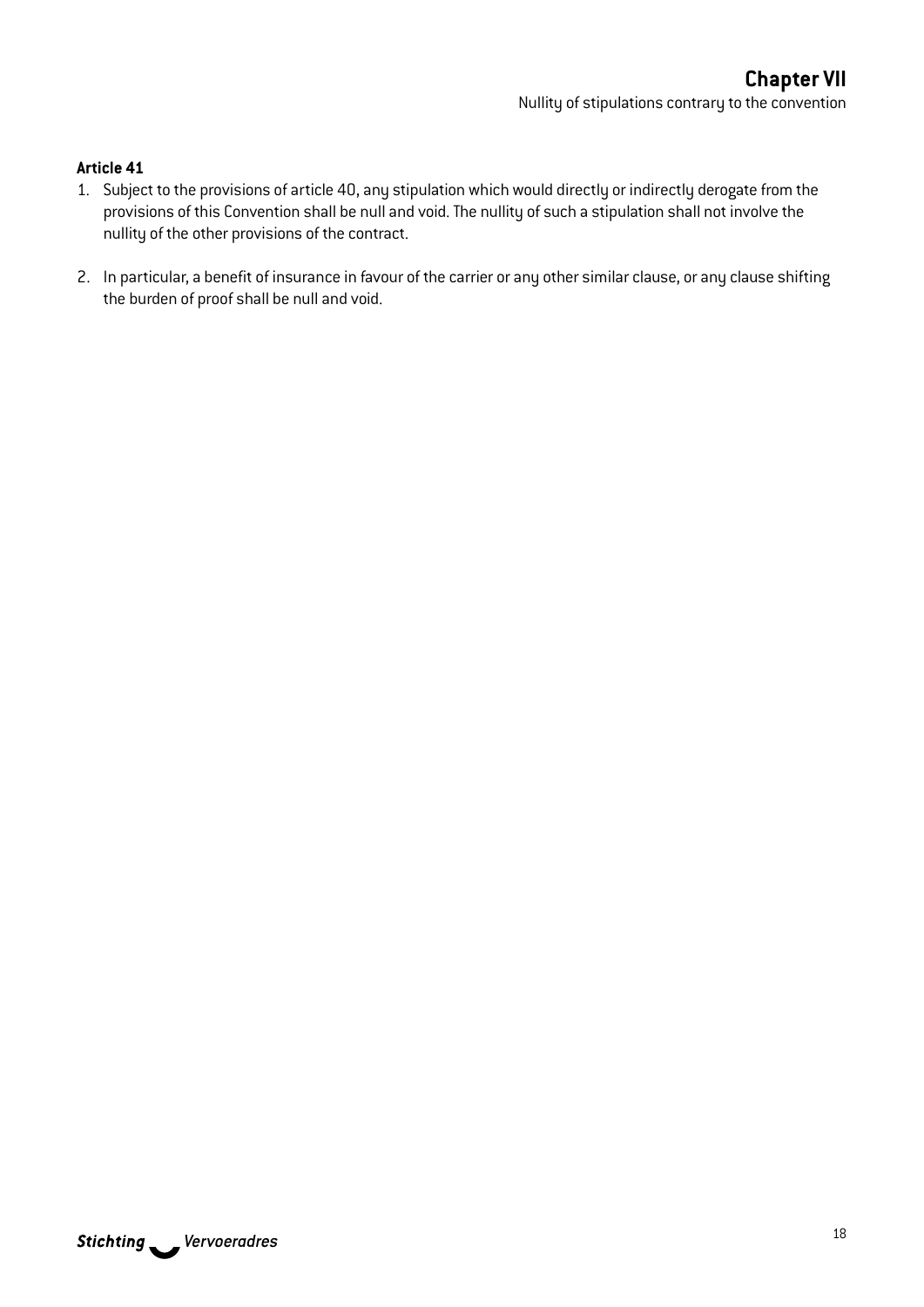- <span id="page-20-0"></span>1. This Convention is open for signature or accession by countries members of the Economic Commission for Europe and countries admitted to the Commission in a consultative capacity under paragraph 8 of the Commission's terms of reference.
- 2. Such countries as may participate in certain activities of the Economic Commission for Europe in accordance with paragraph 11 of the Commission's terms of reference may become Contracting Parties to this Convention by acceding thereto after its entry into force.
- 3. The Convention shall be open for signature until 31 August 1956 inclusive. Thereafter, it shall be open for accession.
- 4. This Convention shall be ratified.
- 5. Ratification or accession shall be effected by the deposit of an instrument with the Secretary-General of the United Nations.

#### **Article 43**

- 1. This Convention shall come into force on the ninetieth day after five of the countries referred to in articl 42, paragraph 1, have deposited their instruments of ratification or accession.
- 2. For any country ratifying or acceding to it after five countries have deposited their instruments of ratification or accession, this Convention shall enter into force on the ninetieth day after the said country has deposited its instrument of ratification or accession.

#### **Article 44**

- 1. Any Contracting Party may denounce this Convention by so notifying the Secretary-General of the United Nations.
- 2. Denunciation shall take effect twelve months after the date of receipt by the Secretary-General of the notification of denunciation.

#### **Article 45**

If, after the entry into force of this Convention, the number of Contracting Parties is reduced, as a result of denunciations, to less than five, the Convention shall cease to be in force from the date on which the last of such denunciations takes effect.

#### **Article 46**

1. Any country may, at the time of depositing its instrument of ratification or accession or any time thereafter, declare, by notification addressed to the Secretary-General of the United Nations that this Convention shall extend to all or any of the territories for the international relations of which it is responsible. The Convention shall extend to the territory or territories named in the notification as from the ninetieth day after its receipt by the Secretary-General or, if on that day the Convention has not yet entered into fore, at the time of its entry into force.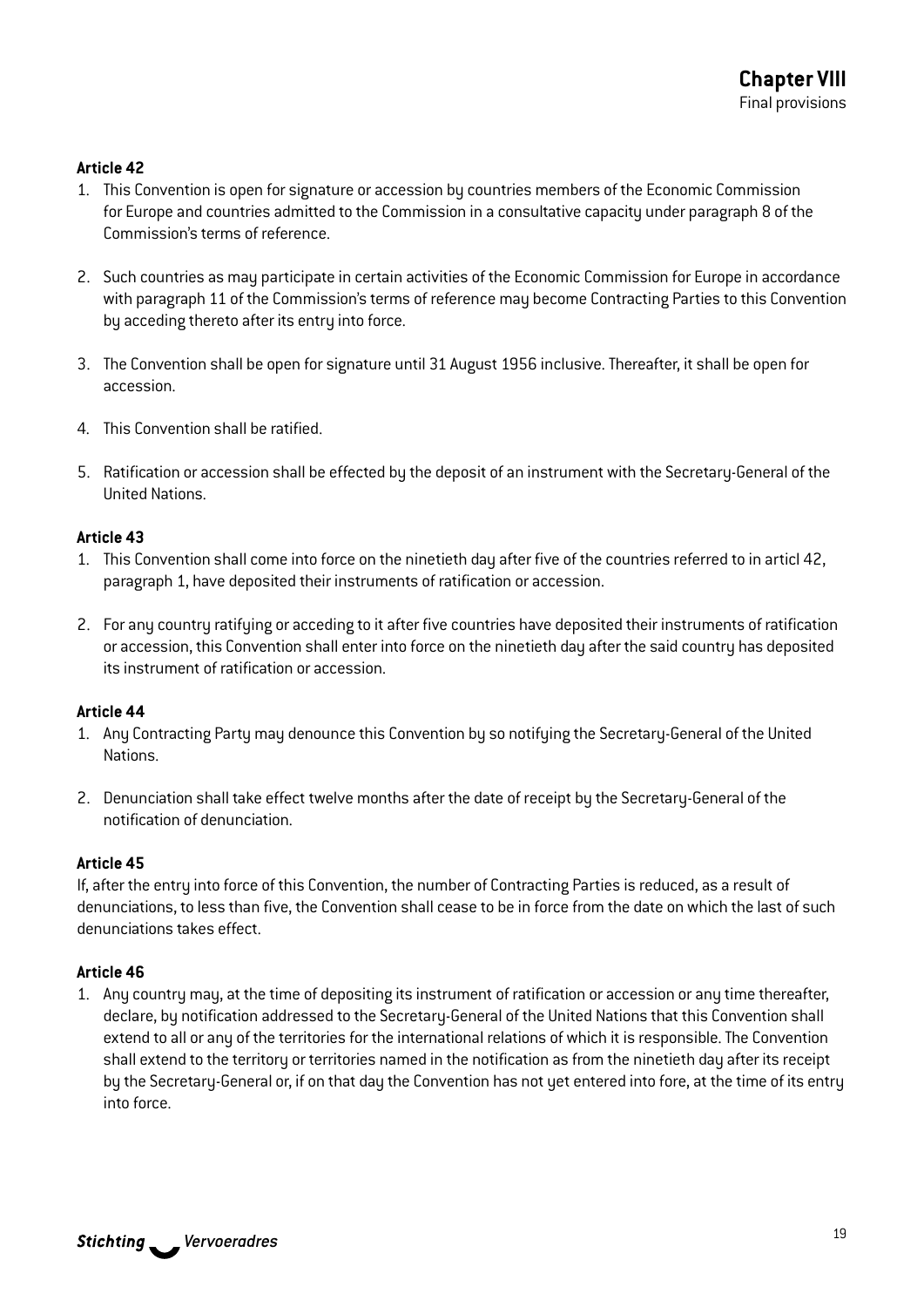2. Any country which has made a declaration under the preceding paragraph extensing this Convention to any territory for whose international relations it is responsible, may denounce the Convention separately in respect of that territory in accordance with the provisions of article 44.

#### **Article 47**

Any dispute between two or more Contracting Parties relating to the interpretation or application of this Convention, which the parties are unable to settle by negotiation or other means may, at the request of any one of the Contracting Parties concerned, be referred for settlement to the International Court of Justice.

#### **Article 48**

- 1. Each Contracting Party may, at the time of signing, ratifying or acceding to this Convention, declare that it does not consider itself as bound by article 47 of the Convention. Other Contracting Parties shall not be bound by article 47 in respect of any Contracting Party which has entered such a reservation.
- 2. Any Contracting Party having entered a reservation as provided for in paragraph 1 may at any time withdraw such reservation by notifying the Secretary-General of the United Nations.
- 3. No other reservation to this Convention shall be permitted.

#### **Article 49**

- 1. After this Convention has been in force for three years, any Contracting Party may, by notification to the Secretary-General of the United Nations, request that a conference be convened for the purpose of reviewing the Convention. The Secretary-General shall notify all Contracting Parties of the request and a review conference shall be convened by the Secretary-General if, within a period of four months following the date of notification by the Secretary-General, not less than one-fourth of the Contracting Parties notify him of their concurrence with the request.
- 2. If a conference is convened in accordance with the preceding paragraph, the Secretary-General shall notify all the Contracting Parties and invite them to submit within a period of three months such proposals as they may wish the Conference to consider.

The Secretary-General shall circulate to all Contracting Parties the provisional agenda for the conference together with the texts of such proposals at least three months before the date on which the conference is to meet.

3. The Secretary-General shall invite to any conference convened in accordance with this article all countries referred to in article 42, paragraph 1, and countries which have become Contracting Parties under article 42, paragraph 2.

#### **Article 50**

In addition to the notifications provided for in article 49, the Secretary-General of the United Nations shall notify the countries referred to in article 42, paragraph 1, and the countries which have become Contracting Parties under article 42, paragraph 2 of:

- a) ratifications and accessions under article 42;
- b) the dates of entry into force of this Convention in accordance with article 43;
- c) denunciations under article 44;
- d) the termination of this Convention in accordance with article 45;
- e) notifications received in accordance with article 46;
- f) declarations and notifications received in accordance with article 48, paragraphs 1 and 2.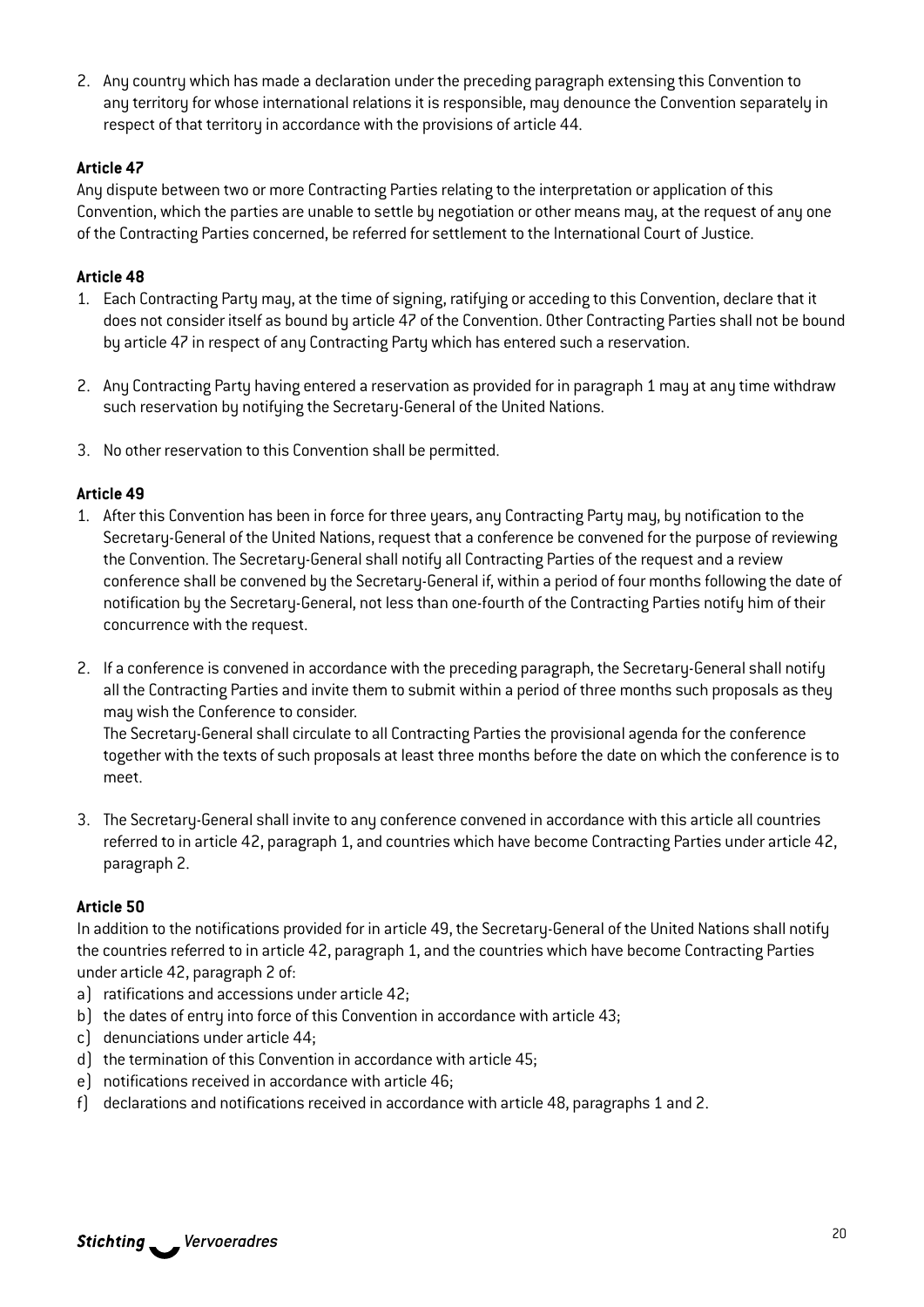After 31 August 1956, the original of this Convention shall be deposited with the Secretary-General of the United Nations, who shall transmit certified true copies to each of the countries mentioned in article 42, paragraphs 1 and 2.

**In witness whereof**, the undersigned, beging duly authorized thereto, have signed this Convention. **Done** at Geneva, this nineteenth day of May, one thousand nine hundred and fifty-six, in a single copy in the English and French languages, each text being equally authentic.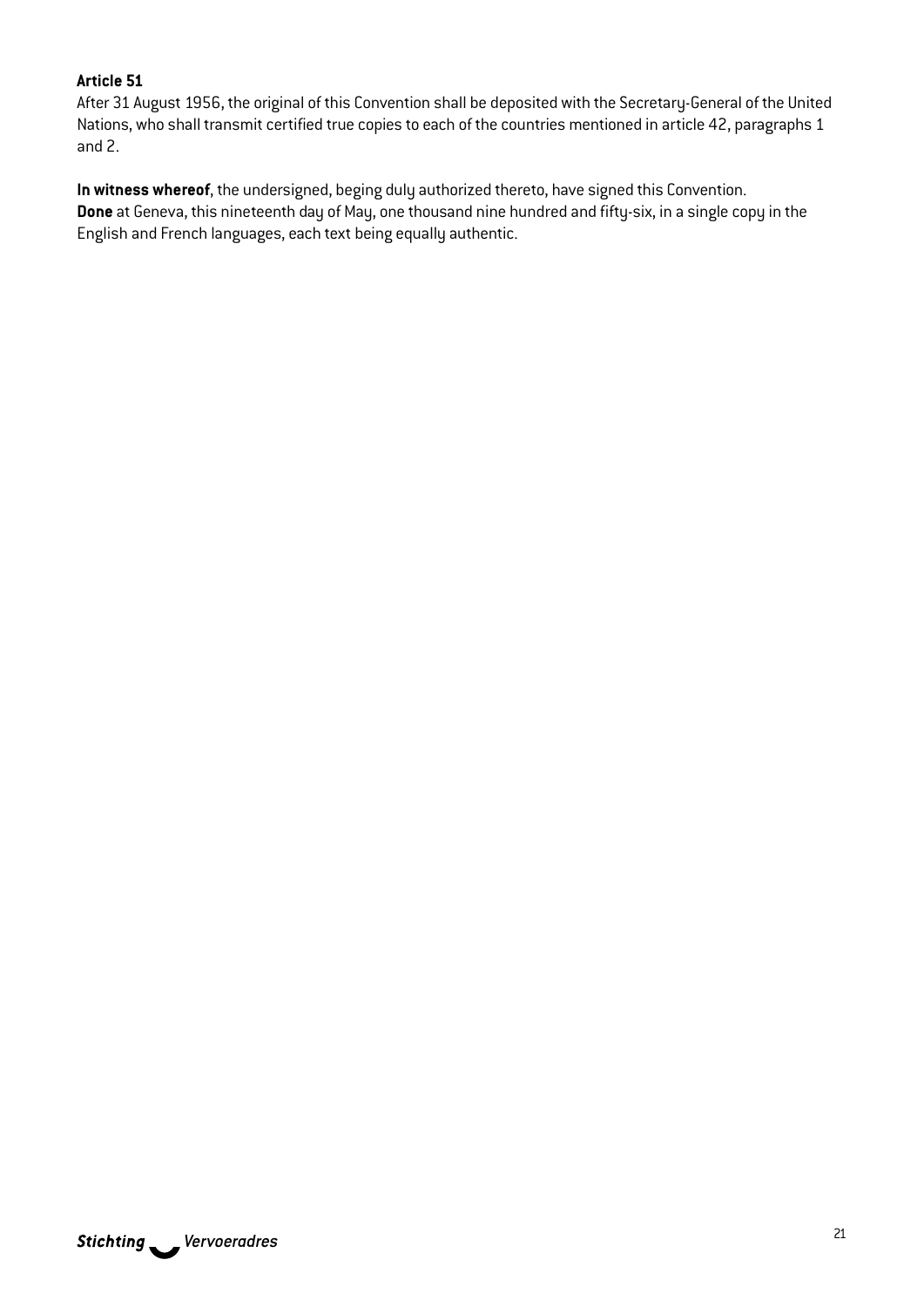**On proceeding to sign** the Convention on the Contract for the International Carriage of Goods by Road, the undersigned, being duly authorized, have agreed on the following statement and explanation:

- 1. This Convention shall not apply to traffic between the United Kingdom of Great Britain and Northern Ireland and the Republic of Ireland.
- 2. Ad article 1, paragraph 4.

The undersigned undertake to negotiate conventions governing contracts for furniture removals and combined transport.

**In witness whereof**, the undersigned, being duly authorized thereto, have signed this Protocol.

**Done** at Geneva, this nineteenth day of May, one thousand nine hundred and fifty-six, in a single copy in the English and French languages, each text being equally authentic.

![](_page_23_Picture_7.jpeg)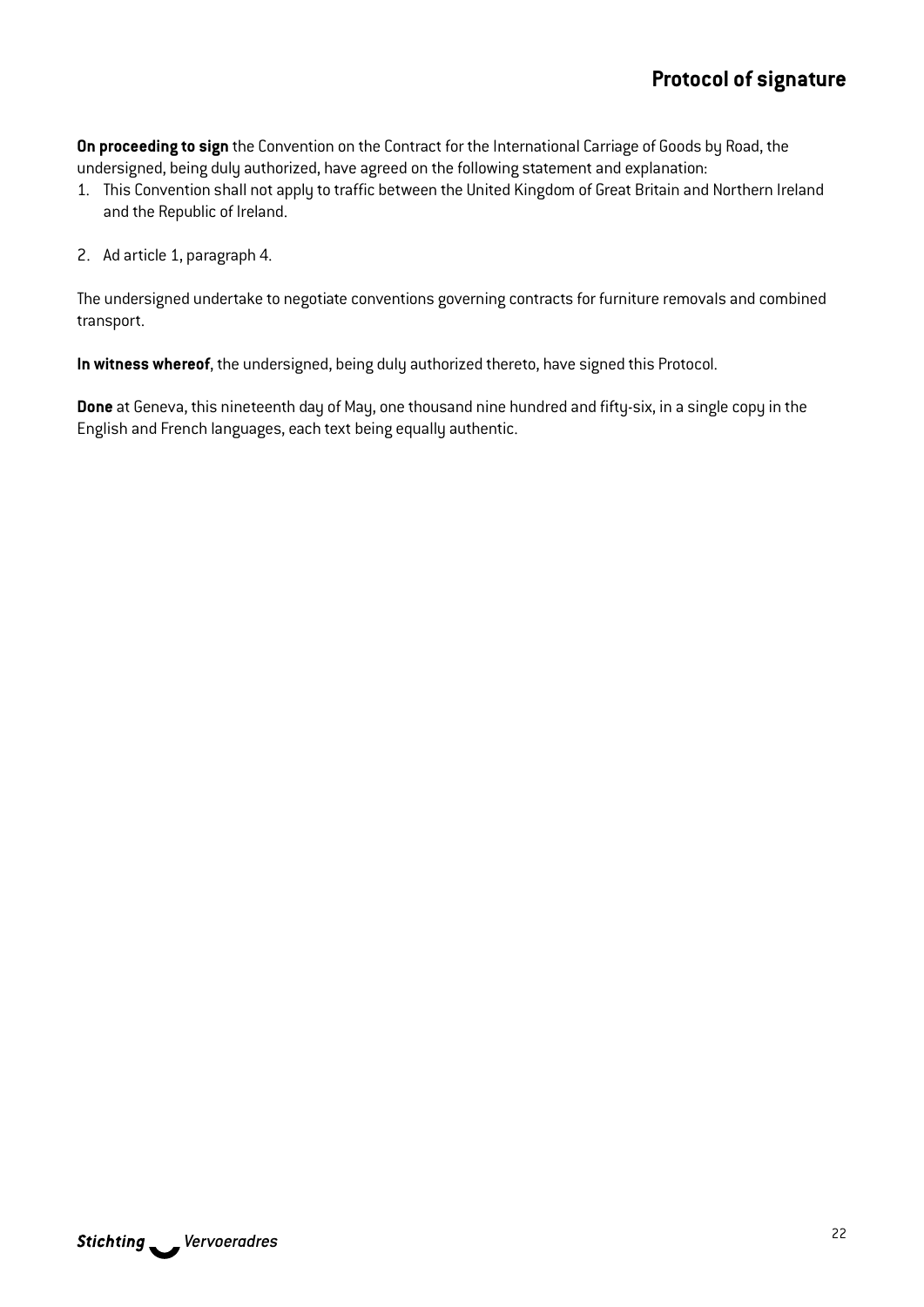### *Vervoeradres*

Stichting Vervoeradres facilitates the logistics chain with widely accepted bilateral general terms and conditions (such as the General Conditions of Transport, AVC). Key to this is the principle of a well-balanced distribution of risks, sectoral acceptance and transparency regarding the legal status both of the sender (shipper), the logistics service provider and the consignee. The Foundation maintains contacts on an international level for purposes of enhancing the legal status of the various parties in the logistics chain (as formulated in the CMR Convention).

#### Beurtvaartadres (O)

![](_page_24_Picture_3.jpeg)

Beurtvaartadres facilitates the logistics chain in the mutual exchange and storage of data on logistics transactions, for purposes of reducing the overall transaction costs. Its expertise, solutions and products are made available to this end. Beurtvaartadres expressly strives to provide services which apply corporate social responsibility and aims to raise awareness of its CSR policy among its colleagues, customers and suppliers. Beurtvaartadres is independent and acts on behalf of the employers' organisations EVO, Goederenvervoer Nederland, Nederlandsch Binnenvaartbureau and Transport en Logistiek Nederland.

![](_page_24_Picture_5.jpeg)